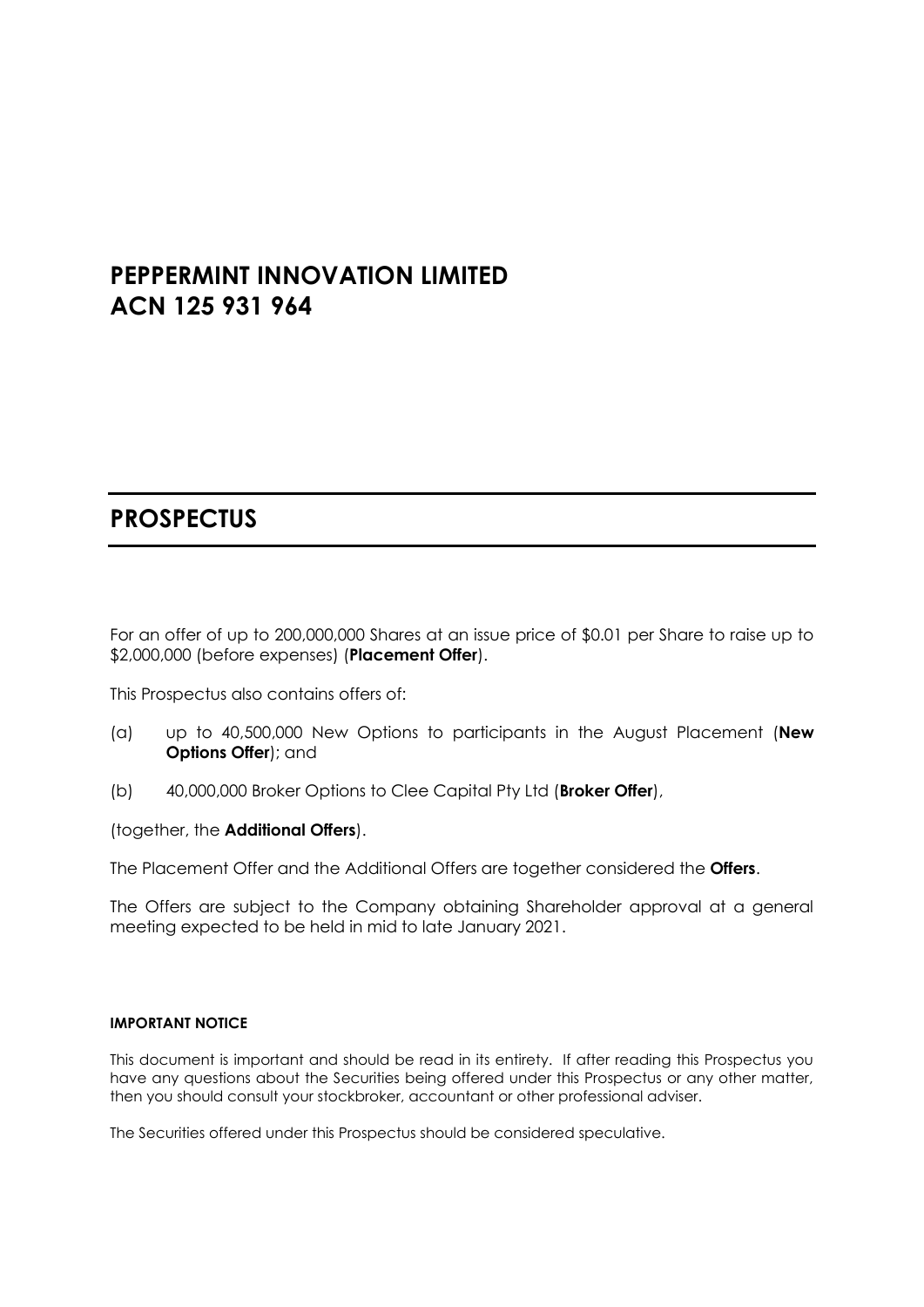## **TABLE OF CONTENTS**

| $\mathbf{1}$ .     |  |
|--------------------|--|
|                    |  |
| 2.                 |  |
| 3.                 |  |
| 4.                 |  |
| 5.                 |  |
| $\boldsymbol{6}$ . |  |
| $\overline{7}$ .   |  |
| 8.                 |  |
| 9.                 |  |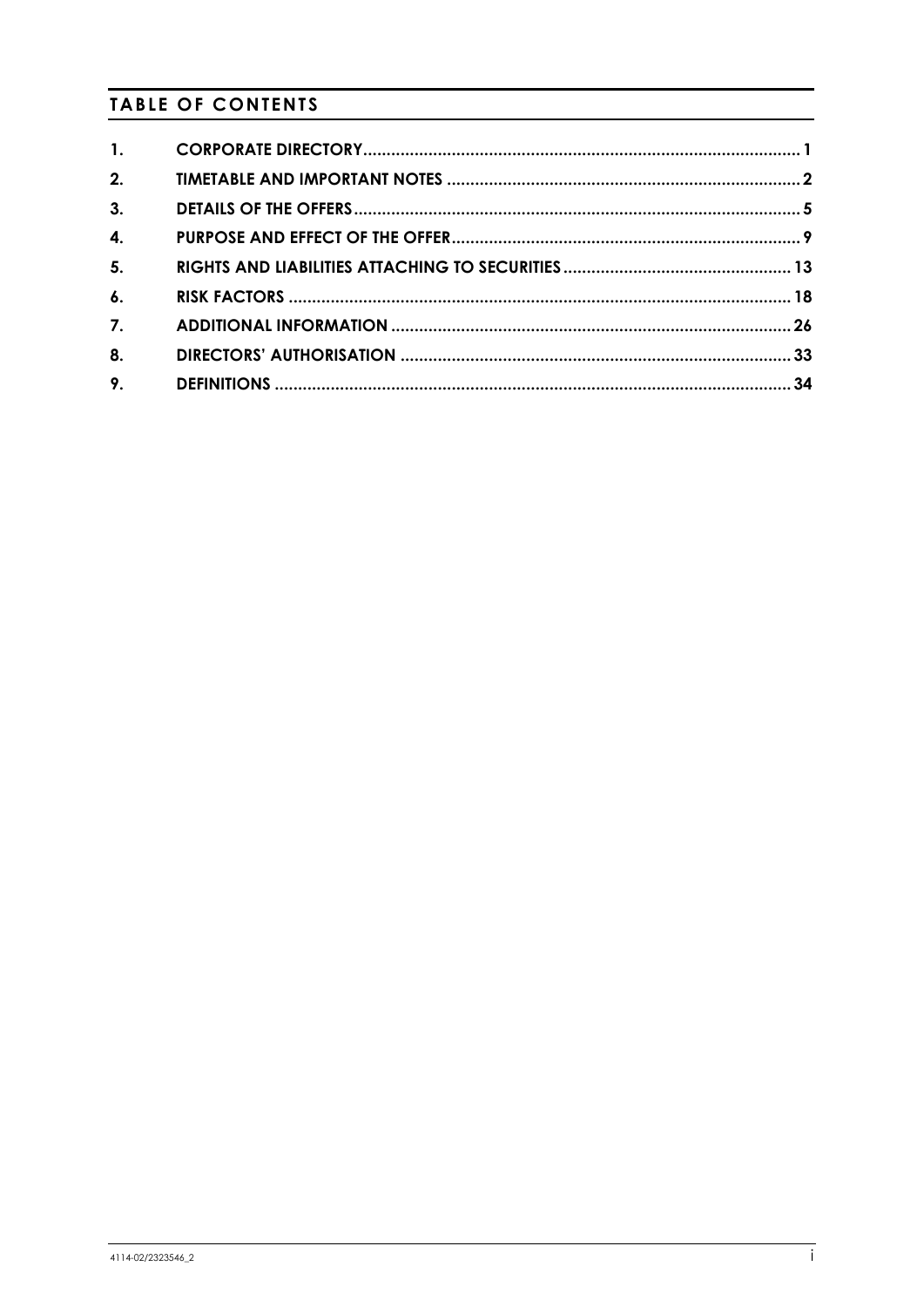#### **1. CORPORATE DIRECTORY**

#### **Directors**

Christopher Kain *Managing Director*

Anthony Kain *Executive Director*

Matthew Cahill *Non-executive Director*

#### **Company Secretary**

Anthony Kain

#### **Share Registry**

Computershare Investor Services Pty Ltd Level 11 172 St Georges Terrace PERTH WA 6000

Telephone: +61 8 9323 2000 Facsimile: +61 8 9323 2033

#### **Registered Office**

Level 2 East The Wentworth Building 300 Murray Street PERTH WA 6000

Telephone: + 61 8 6255 5504

Email: info@pepltd.com.au Website: www.pepltd.com.au

#### **ASX Code**

PIL

#### **Lawyers**

Steinepreis Paganin Lawyers and Consultants Level 4 The Read Buildings 16 Milligan Street PERTH WA 6000

#### **Auditors\***

RSM Australia Partners Level 32 2 The Esplanade PERTH WA 6000

\*These entities have not been involved in the preparation of this Prospectus and have not consented to being named in this Prospectus. Their names are included for information purposes only.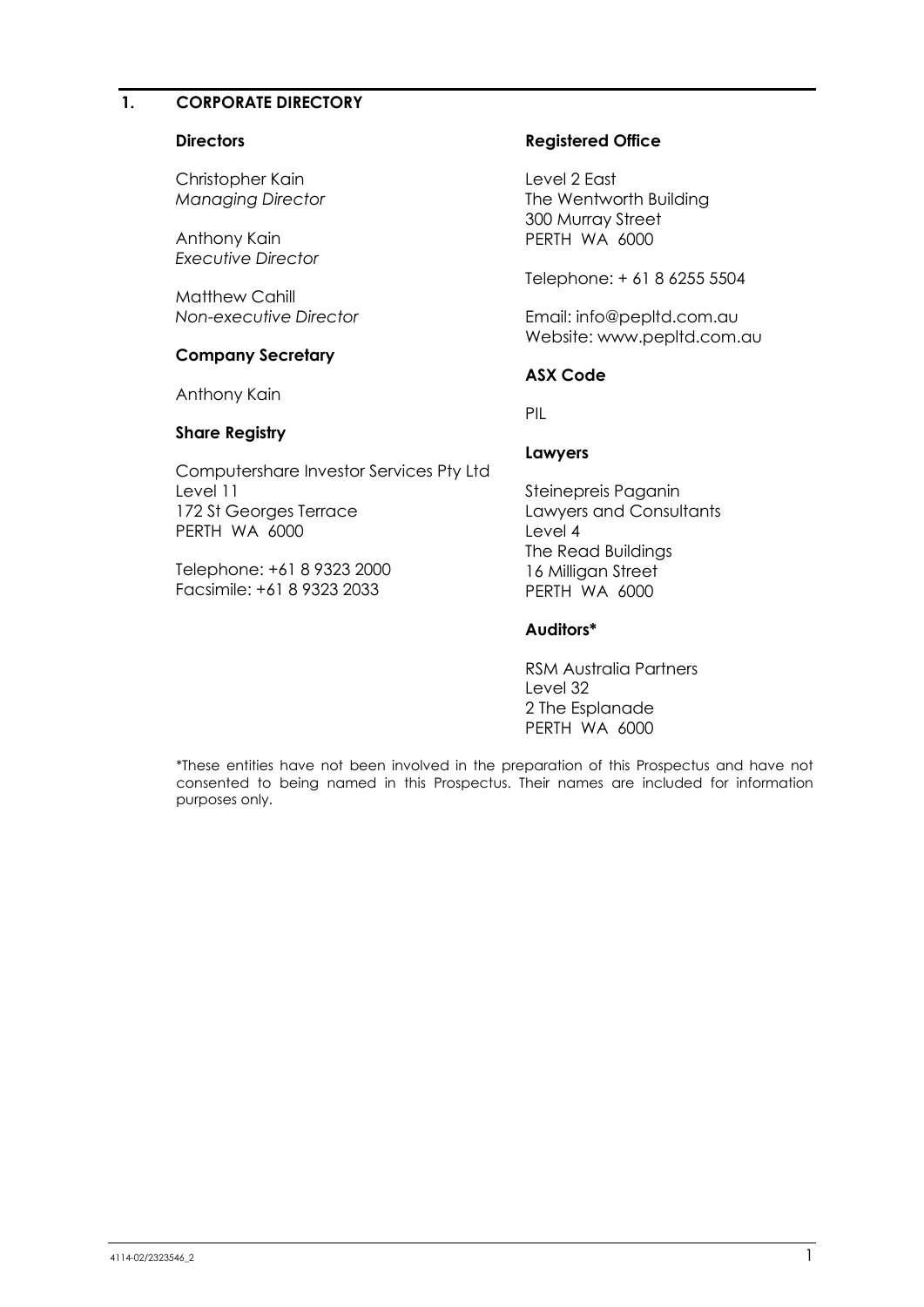## **2. TIMETABLE AND IMPORTANT NOTES**

#### <span id="page-3-0"></span>**2.1 Timetable**

| <b>Action</b>                                                    | Date                           |
|------------------------------------------------------------------|--------------------------------|
| Lodgement of Prospectus with the ASIC and ASX                    | 8 December 2020                |
| Proposed date of General Meeting of the Company                  | 15 January 2021                |
| Opening Date for the Offers                                      | 19 January 2021                |
| Closing Date for the Offers                                      | 5:00 pm WST on 20 January 2021 |
| Issue of Shares under the Placement Offer                        | 5:00 pm WST on 22 January 2021 |
| Issue of Options under the Options Offer and the Broker<br>Offer | 5:00 pm WST on 22 January 2021 |

\**The Directors reserve the right to bring forward or extend the Closing Date at any time after the Opening Date without notice. As such, the date the Shares are expected to commence trading on ASX may vary with any change in the Closing Date.*

#### **2.2 Important Notes**

This Prospectus is dated 8 December 2020 and was lodged with the ASIC on that date. The ASIC, the ASX and their respective officers take no responsibility for the contents of this Prospectus or the merits of the investment to which this Prospectus relates.

No Securities may be issued on the basis of this Prospectus later than 13 months after the date of this Prospectus.

The Offers are available to those who submit a completed Application Form in accordance with the instructions on the Application Form.

This Prospectus is a transaction specific prospectus for an offer of continuously quoted securities (as defined in the Corporations Act) and has been prepared in accordance with section 713 of the Corporations Act. It does not contain the same level of disclosure as an initial public offering prospectus. In making representations in this Prospectus regard has been had to the fact that the Company is a disclosing entity for the purposes of the Corporations Act and certain matters may reasonably be expected to be known to investors and professional advisers whom potential investors may consult.

#### **2.3 Web Site – Electronic Prospectus**

A copy of this Prospectus can be downloaded from the website of the Company at www.pepltd.com.au. If you are accessing the electronic version of this Prospectus for the purpose of making an investment in the Company, you must be an Australian resident and must only access this Prospectus from within Australia.

The Corporations Act prohibits any person passing onto another person an Application Form unless it is attached to a hard copy of this Prospectus or it accompanies the complete and unaltered version of this Prospectus. Any person may obtain a hard copy of this Prospectus free of charge by contacting the Company.

The Company reserves the right not to accept an Application Form from a person if it has reason to believe that when that person was given access to the electronic Application Form, it was not provided together with the electronic Prospectus and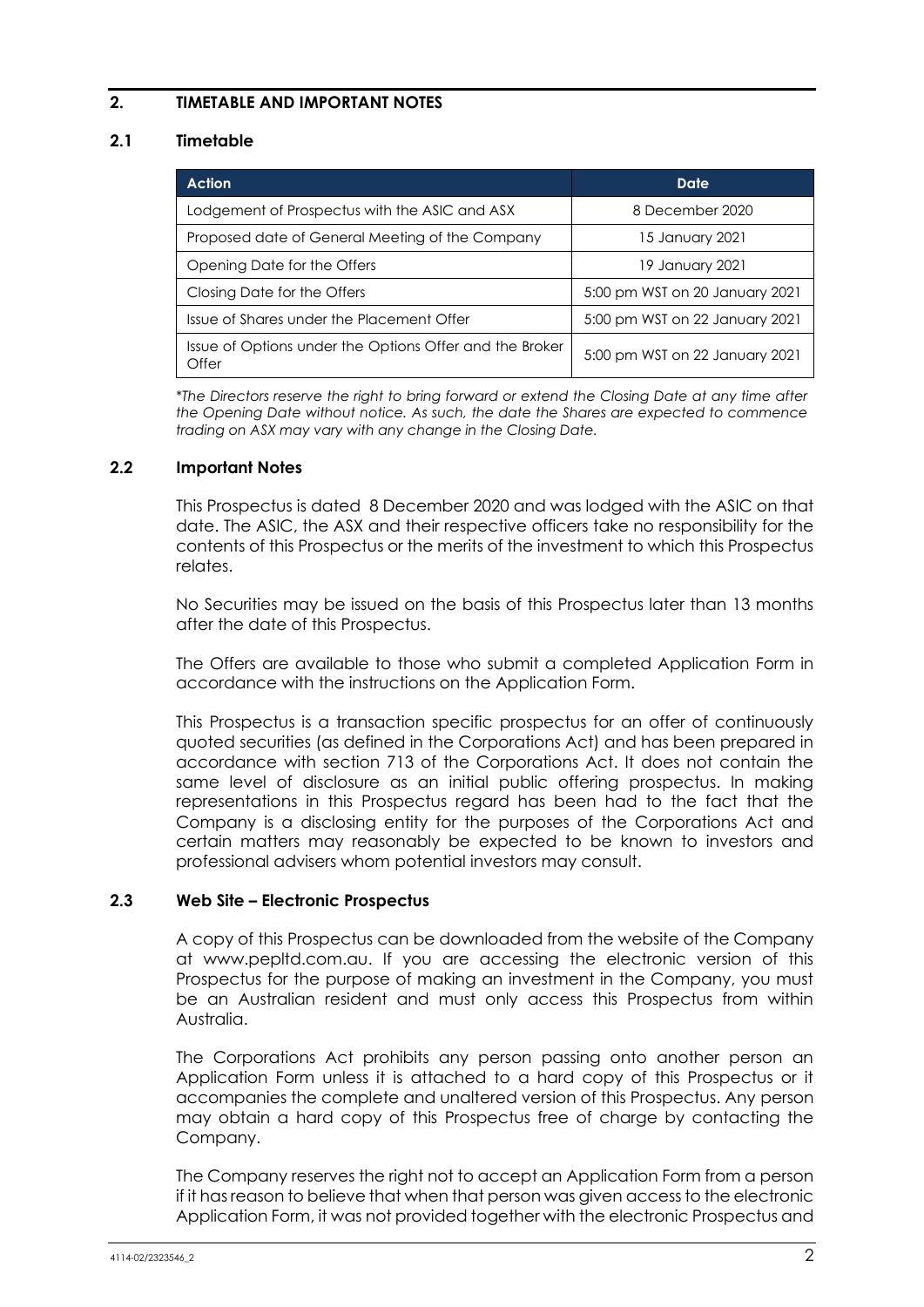any relevant supplementary or replacement prospectus or any of those documents were incomplete or altered.

#### **2.4 Website**

No document or information included on our website is incorporated by reference into this Prospectus.

#### **2.5 Risk Factors**

Potential investors should be aware that subscribing for Securities in the Company involves a number of risks. The key risk factors of which investors should be aware are set out in Section [6](#page-19-0) of this Prospectus. These risks together with other general risks applicable to all investments in listed securities not specifically referred to, may affect the value of the Securities in the future. Accordingly, an investment in the Company should be considered highly speculative. Investors should consider consulting their professional advisers before deciding whether to apply for Securities pursuant to this Prospectus.

#### **2.6 Overseas Investors**

The distribution of this Prospectus in jurisdictions outside Australia may be restricted by law and therefore persons into whose possession this document comes should seek advice on and observe any such restrictions. Any failure to comply with these restrictions constitutes a violation of those laws. This Prospectus does not constitute an offer of Securities in any jurisdiction where, or to any person to whom, it would be unlawful to issue in this Prospectus.

#### **2.7 Forward-looking statements**

This Prospectus contains forward-looking statements which are identified by words such as 'may', 'could', 'believes', 'estimates', 'targets', 'expects', or 'intends' and other similar words that involve risks and uncertainties.

These statements are based on an assessment of present economic and operating conditions, and on a number of assumptions regarding future events and actions that, as at the date of this Prospectus, are expected to take place.

Such forward-looking statements are not guarantees of future performance and involve known and unknown risks, uncertainties, assumptions and other important factors, many of which are beyond the control of our Company, the Directors and our management.

We cannot and do not give any assurance that the results, performance or achievements expressed or implied by the forward-looking statements contained in this prospectus will actually occur and investors are cautioned not to place undue reliance on these forward-looking statements.

We have no intention to update or revise forward-looking statements, or to publish prospective financial information in the future, regardless of whether new information, future events or any other factors affect the information contained in this prospectus, except where required by law.

These forward looking statements are subject to various risk factors that could cause our actual results to differ materially from the results expressed or anticipated in these statements. These risk factors are set out in Section [6](#page-19-0) of this Prospectus.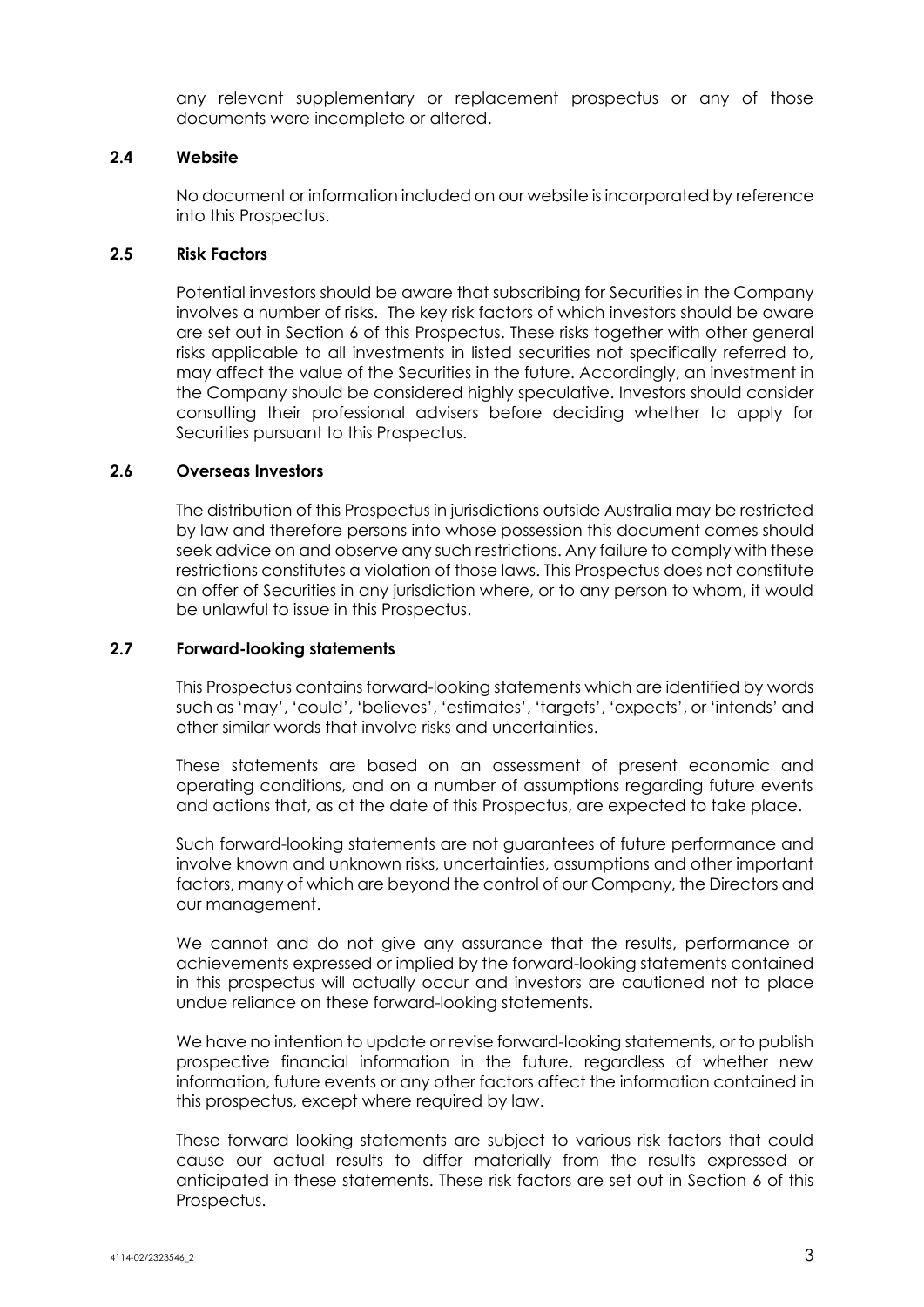## **2.8 Disclaimer**

No person is authorised to give any information or to make any representation in connection with the Offers described in this Prospectus which is not contained in this Prospectus. Any information not so contained may not be relied upon as having been authorised by the Company or any other person in connection with the Offers. You should rely only on information in this Prospectus.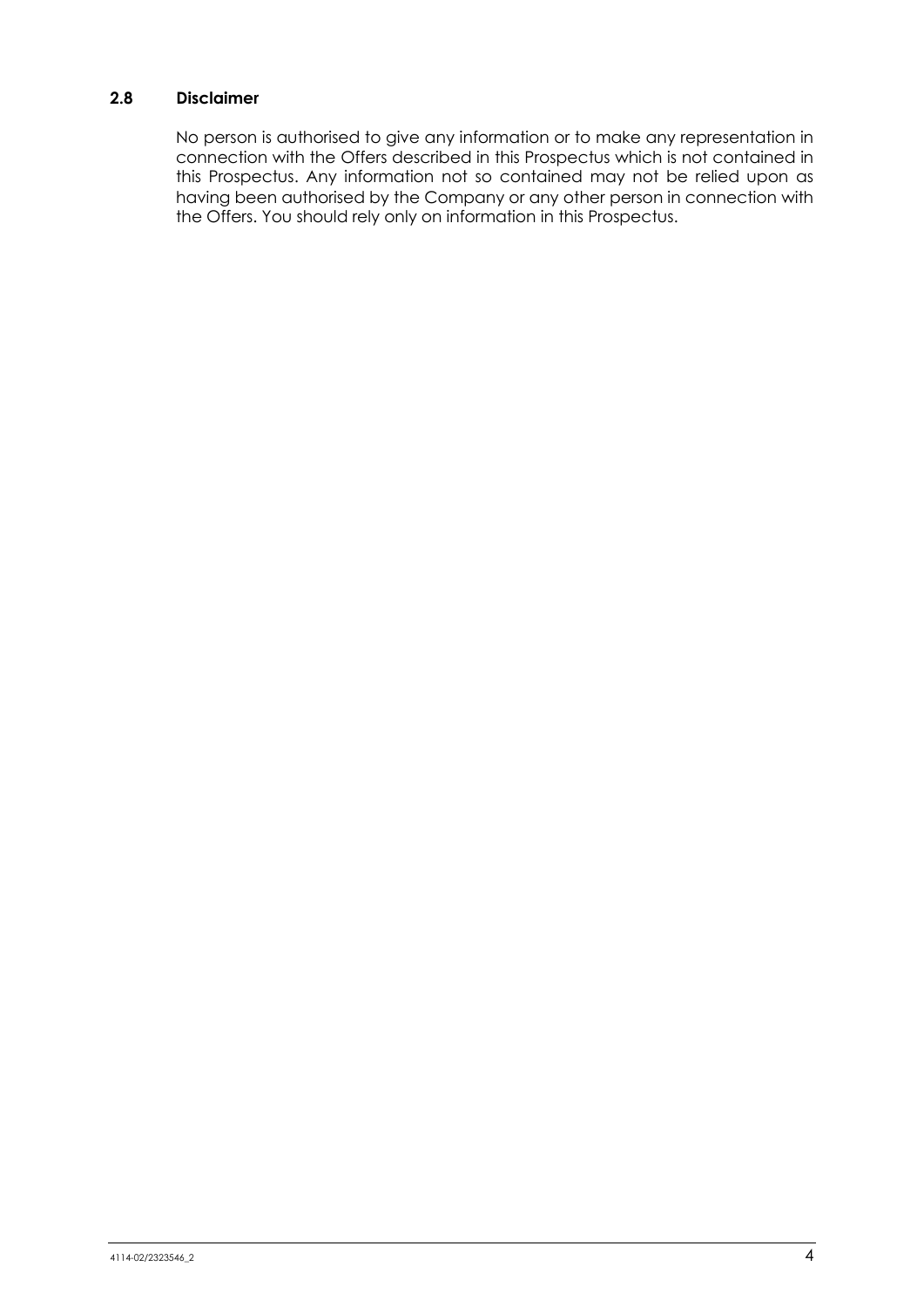#### **3. DETAILS OF THE OFFERS**

#### <span id="page-6-2"></span>**3.1 The Placement Offer**

The Placement Offer is for an offer of up to 200,000,000 Shares at an issue price of \$0.01 per Share to raise up to \$2,000,000 (before expenses).

All of the Shares offered under the Placement Offer will rank equally with Shares on issue at the date of this Prospectus.

As stated above, the issue of the 200,000,000 Shares under the Placement Offer is subject to Shareholder approval at the General Meeting.

The purpose of the Placement Offer and the intended use of funds raised are set out in Section 4.1 of this Prospectus.

#### <span id="page-6-1"></span>**3.2 The Options Offer**

On 19 August 2020, the Company completed a placement of 40,500,000 Shares at an issue price of \$0.01 (**Placement Shares**) to raise \$405,000 (**August Placement**).

The Options Offer is an offer, for nil cash consideration, of up to 40,500,000 freeattaching Options (**New Options**) on the basis of one (1) free-attaching Option for every one (1) Share subscribed for under the August Placement.

No funds will be raised from the issue of the New Options as they are being issued free attaching with the Placement Shares.

Only participants in the August Placement will be eligible to apply for the New Options under the Options Offer. Accordingly, the Options Offer will only be extended to specific parties on invitation from the Directors and the Options Offer Application Form will be provided by the Company to these parties only.

As stated above, the issue of up to 40,500,000 of the New Options is subject to Shareholder approval at the General Meeting.

The New Options will be issued on the terms and conditions set out in Section 5.2.

The purpose of the Options Offer is set out in Section [4.1.](#page-10-0)

#### <span id="page-6-0"></span>**3.3 The Broker Offer**

The Company engaged CPS Capital Pty Ltd (ACN 088 055 636) (**CPS Capital**) to act as lead manager to the upcoming Placement (being the subject of the Placement Offer, as set out in Section 3.1 above). Pursuant to the Broker Offer, CPS Capital (or their nominee) will be issued 40,000,000 Options, comprising:

- (a) 20,000,000 unquoted Options exercisable at \$0.015 each, on or before the date which is 3 years from the date of issue; and
- (b) 20,000,000 unquoted Options exercisable at \$0.025 each, on or before the date which is 3 years from the date of issue of the Options,

#### (together, the **Broker Options**).

The Broker Options are being issued as part of the fees for services provided to the Company as lead manager to the Placement.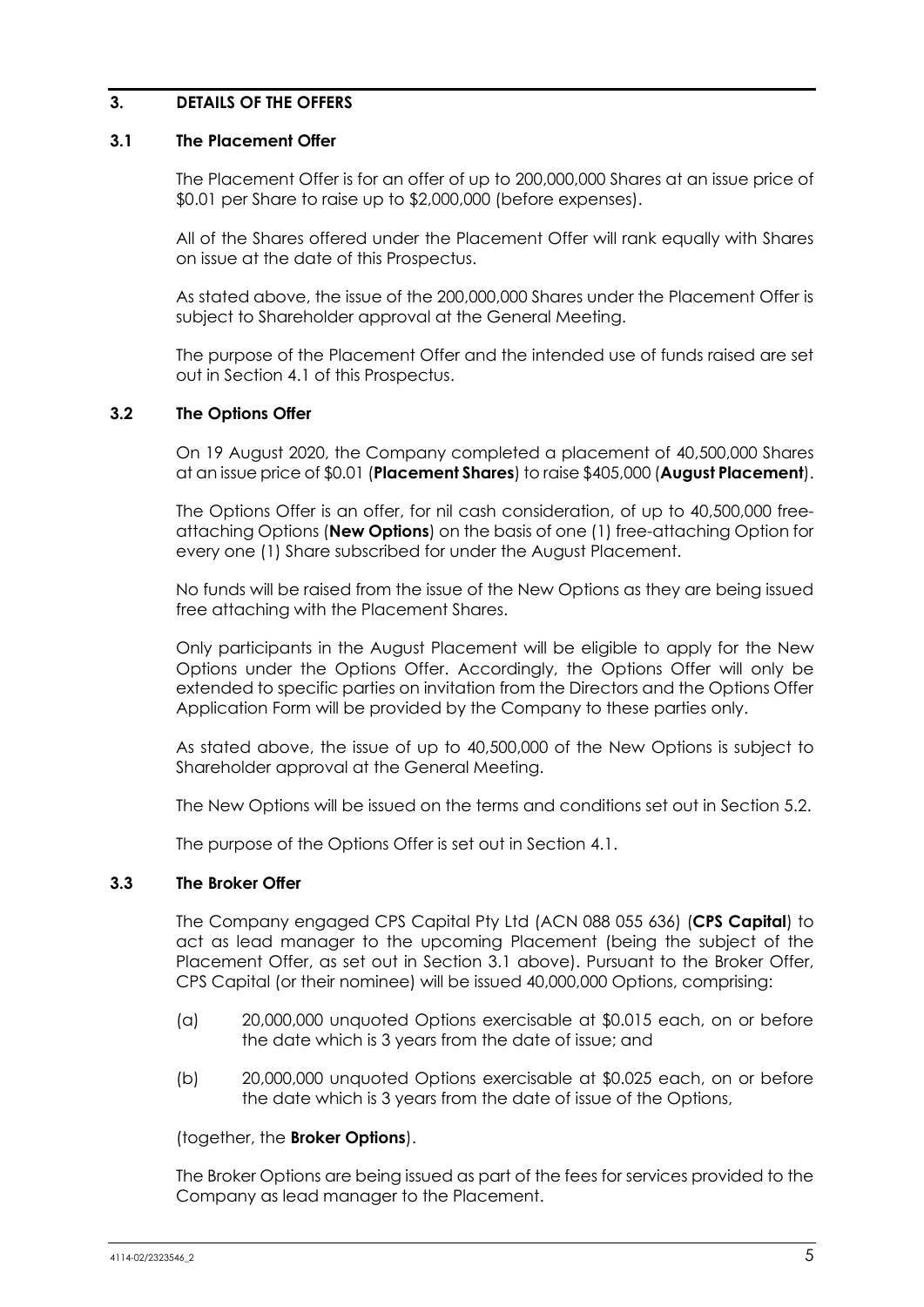The issue of the Broker Options is subject to Shareholder approval at the General Meeting.

#### **3.4 Applications**

Placement Offer Applications for Shares under the Placement Offer must be made using the Placement Application Form accompanying this Prospectus in accordance with the instructions set out in the Application Form.

By completing a Placement Application Form, you will be taken to have declared that all details and statements made by you are complete and accurate and that you have personally received the Application Form together with a complete and unaltered copy of the Prospectus.

Completed Application Forms and accompanying cheques must be mailed or delivered to the Company as follows:

| Delivery by hand       | <b>Delivery by post</b> |
|------------------------|-------------------------|
| Level 2 East           | Level 2 East            |
| The Wentworth Building | The Wentworth Building  |
| 300 Murray Street      | 300 Murray Street       |
| PERTH WA 6000          | PERTH WA 6000           |

Cheques should be made payable to "**Peppermint Innovation Limited – Share Offer Account**" and crossed "**Not Negotiable**". Completed Application Forms and cheques must reach the address set out above by no later than the Closing Date.

Applications under the Placement Offer must be accompanied by payment in full in Australian currency by cheque in accordance with the instructions set out in the Placement Offer Application Form. Payment for Placement Shares must be made in full at the issue price of \$0.01 per Share multiplied by the number of Placement Shares applied for.

#### **3.5 Additional Offers**

This Prospectus also includes:

- (a) the Options Offer, being an offer of up to 40,500,000 New Options to participants in the August Placement; and
- (b) the Broker Offer, being an offer of 40,000,000 Broker Options to CPS Capital for acting as the lead manager to the Placement (or their nominee),

(together, the **Additional Offers**).

The Additional Offers will only be extended to the specific parties noted above, on invitation from the Directors. Application Forms will only be provided by the Company to these parties.

A summary of the terms and conditions of the Options the subject of the Additional Offers is set out in Section [5.2.](#page-16-0)

#### **3.6 Minimum Subscription**

There is no minimum subscription.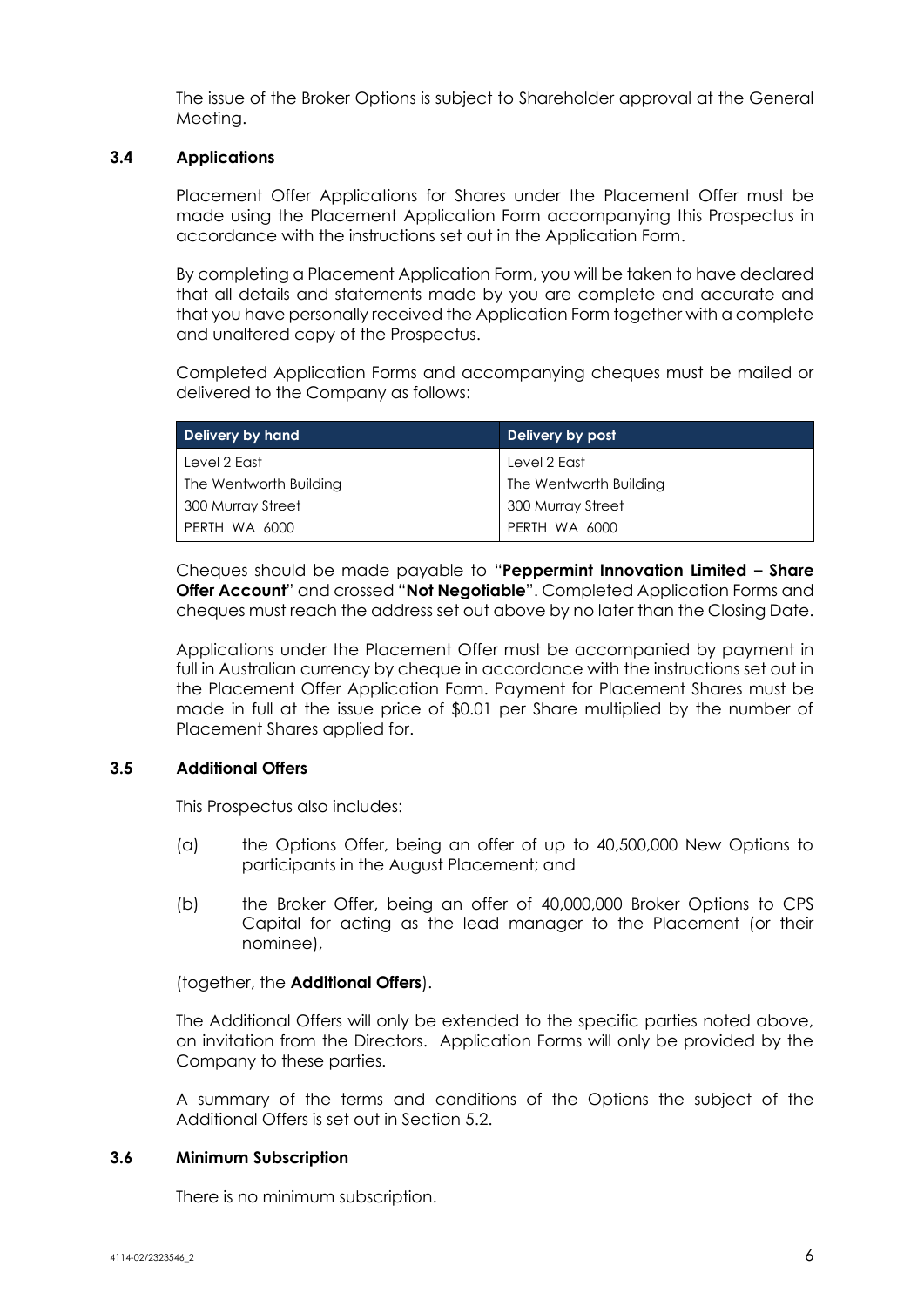#### **3.6 Issue of Securities**

Securities issued pursuant to the Offers will be issued in accordance with the ASX Listing Rules and timetable set out at the commencement of this Prospectus.

Application moneys will be held in a separate subscription account until the Shares are issued. This account will be established and kept by the Company in trust for each Applicant. Any interest earned on the application moneys will be for the benefit of the Company and will be retained by the Company irrespective of whether any Shares are issued and each Applicant waives the right to claim any interest.

The Directors will determine the recipients of all the Securities. The Directors reserve the right to reject any application or to allocate any Applicant fewer Securities than the number applied for.

Where the number of Securities issued is less than the number applied for, the surplus moneys will be returned by cheque as soon as practicable after the Closing Date. Where no issue of Shares is made, the amount tendered on application will be returned in full by cheque as soon as practicable after the Closing Date. Interest will not be paid on moneys refunded.

#### **3.7 ASX listing**

Application for Official Quotation of the Shares offered pursuant to this Prospectus will be made within 7 days of the date of this Prospectus. If ASX does not grant Official Quotation of the Shares offered pursuant to this Prospectus before the expiration of 3 months after the date of issue of the Prospectus, (or such period as varied by the ASIC), the Company will not issue any Shares and will repay all application monies for the Shares within the time prescribed under the Corporations Act, without interest.

The fact that ASX may grant Official Quotation to the Shares is not to be taken in any way as an indication of the merits of the Company or the Shares now offered for subscription.

The Company will not apply for Official Quotation of the New Options offered pursuant to this Prospectus.

#### **3.8 Restrictions on the distribution of the Prospectus**

The distribution of this Prospectus outside the Commonwealth of Australia may be restricted by law.

These Offers do not, and are not intended to, constitute an offer in any place or jurisdiction in which, or to any person to whom, it would not be lawful to make such an offer or to issue this Prospectus.

Residents of countries outside Australia should consult their professional advisers as to whether any government or other consents are required, or whether any formalities need to be observed should they wish to make an application to take up Shares on the basis of this Prospectus. The return of a duly completed Application Form will be taken to constitute a representation and warranty that there has been no breach of such laws and that all approvals and consents have been obtained.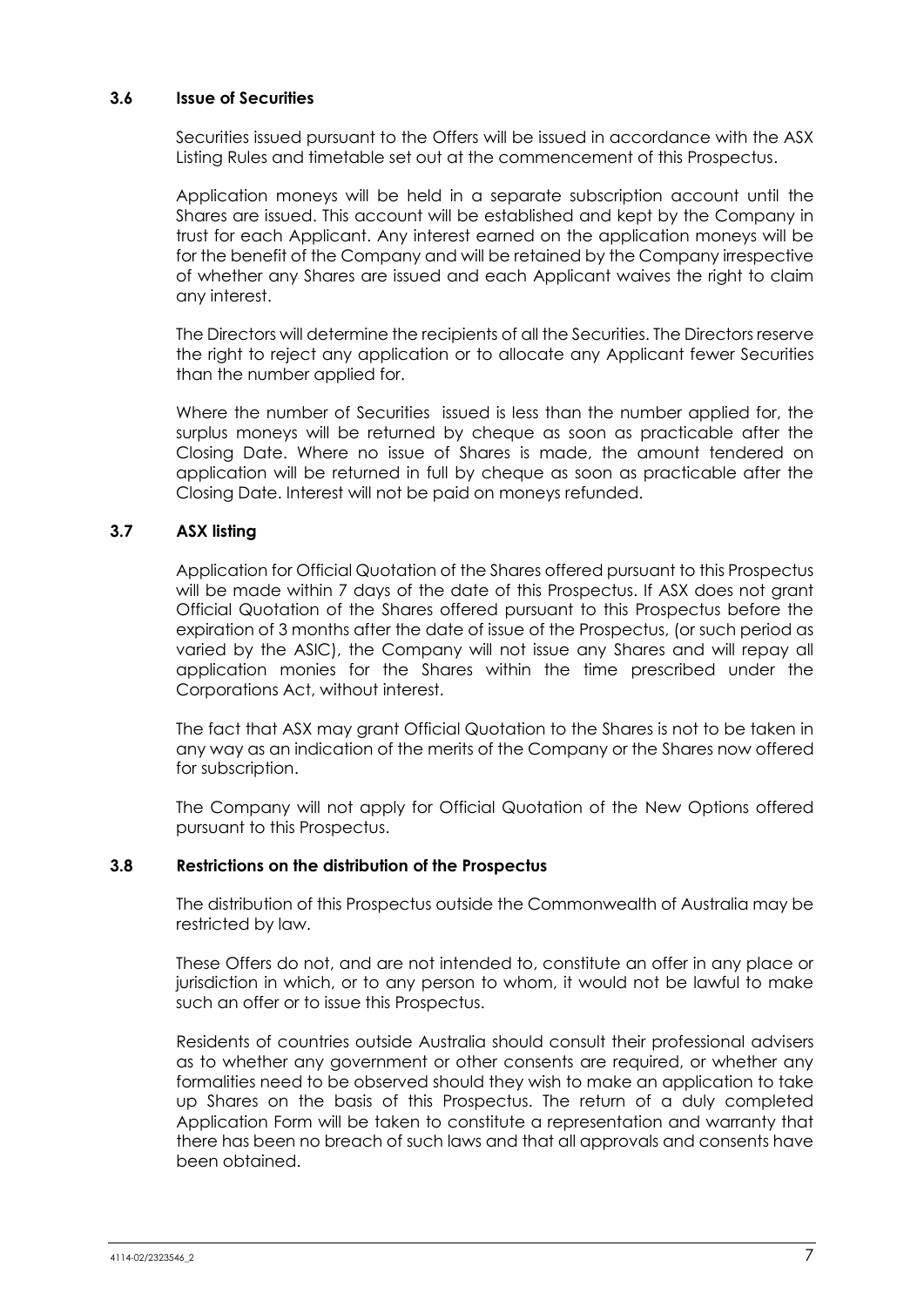## **3.9 Enquiries**

Any questions concerning the Offers should be directed to Anthony Kain, Company Secretary, on (08) 6255 5504.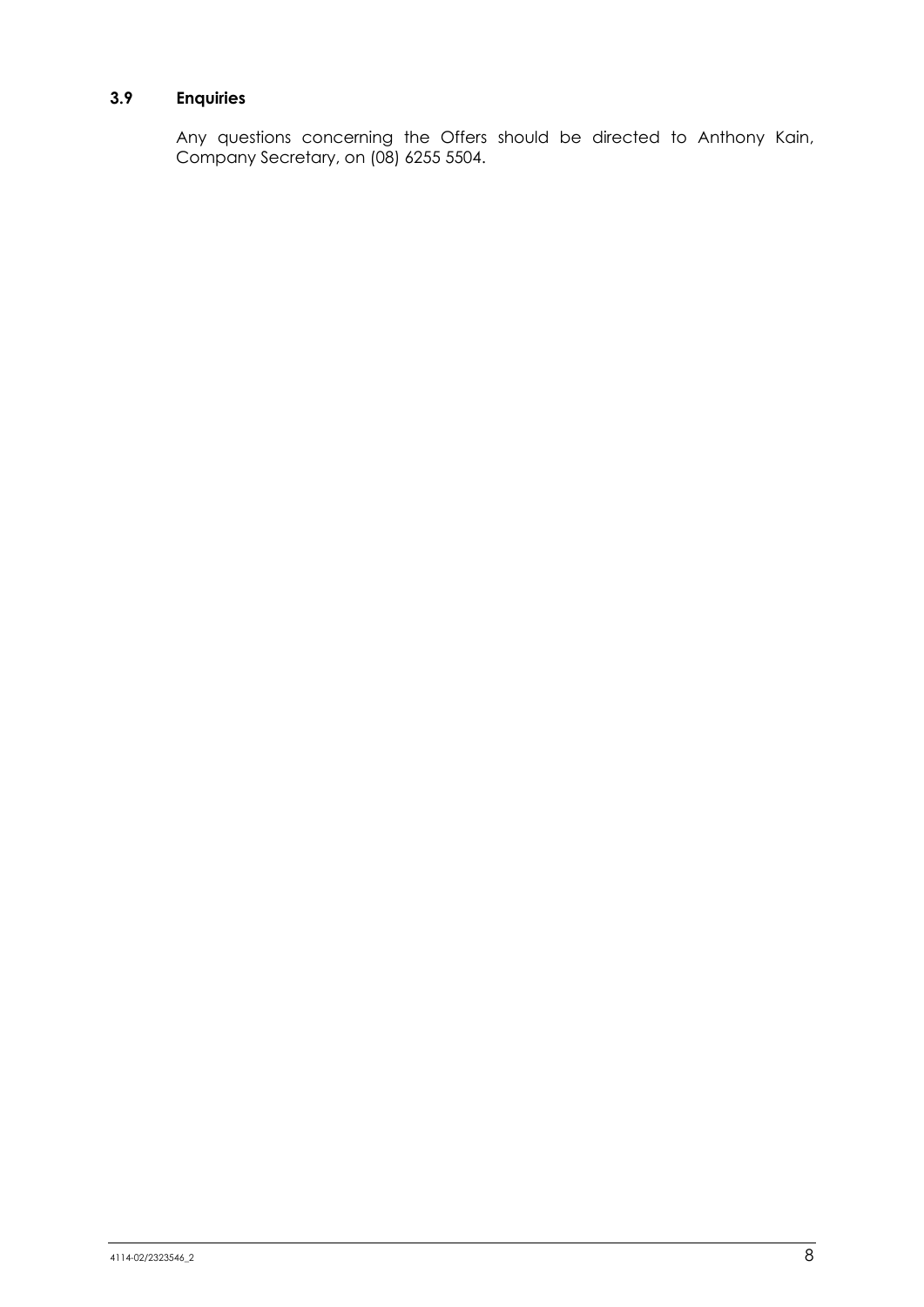## **4. PURPOSE AND EFFECT OF THE OFFER**

#### <span id="page-10-0"></span>**4.1 Purpose of the Offers**

#### **4.1.1 Purpose of the Placement Offer**

#### **Primary Purpose**

The primary purpose of the Placement Offer is to raise \$2,000,000 (before costs and assuming full subscription);

The Company intends to use funds raised under the Placement Offer as follows:

| Use                                    |           |
|----------------------------------------|-----------|
| Working capital and operating expenses | 1,987,872 |
| Expenses of the Placement Offer        | 19,058    |
| Total                                  | 2,000,000 |

The above table is a statement of current intentions as of the date of these submissions. As with any budget, intervening events and new circumstances have the potential to affect the ultimate way funds will be applied. The Board reserves the right to alter the way funds are applied on this basis.

The Board believes that the funds raised from the Placement Offer, combined with existing cash reserves, provide the Company with sufficient working capital to progress its business objectives.

Actual expenditure may differ significantly from the above estimates due to a change in market conditions, the development of new opportunities and other factors.

#### **Cleansing Purpose**

In addition to raising funds to apply as set out above, the purpose of the Placement Offer made under this Prospectus is also to remove any trading restrictions that may have attached to Shares issued by the Company prior to the Closing Date of the Placement Offer (including prior to the date of this Prospectus).

Relevantly, section 708A(11) of the Corporations Act provides that a sale offer does not need disclosure to investors if:

- (a) the relevant securities are in a class of securities that are quoted securities of the body; and
- (b) either:
	- (i) a prospectus is lodged with the ASIC on or after the day on which the relevant securities were issued but before the day on which the sale offer is made; or
	- (ii) a prospectus is lodged with ASIC before the day on which the relevant securities are issued and offers of securities that have been made under the prospectus are still open for acceptance on the day on which the relevant securities were issued; and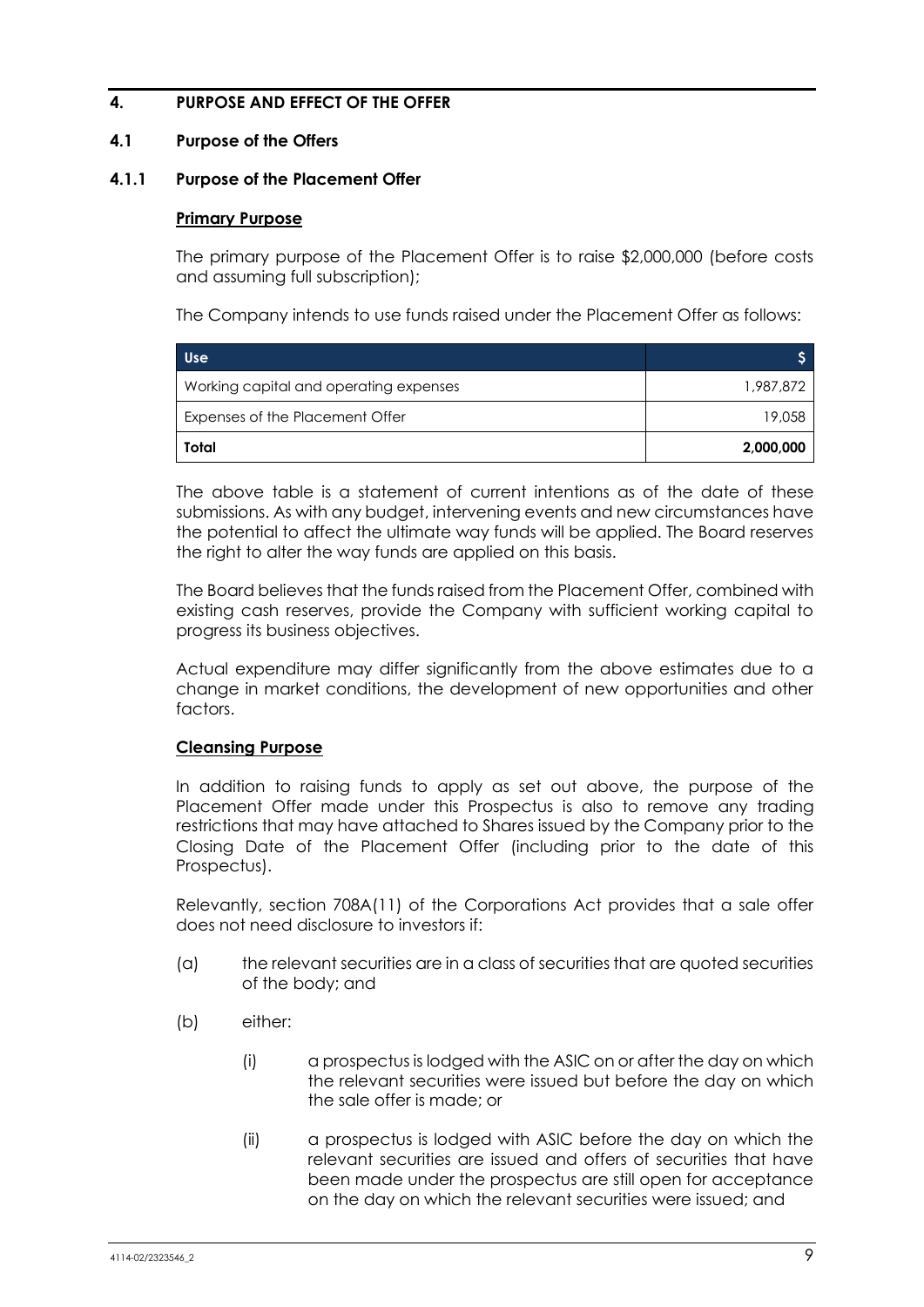(c) the prospectus is for an offer of securities issued by the body that are in the same class of securities as the relevant securities.

#### **4.1.2 Purpose of the Additional Offers**

The Additional Offers are being made such that the relief provided under ASIC Corporations (Sale Offers That Do Not Need Disclosure) Instrument 2016/80 with respect to the on-sale provisions of section 707 of the Corporations Act is available.

Specifically, if the Options under the Additional Offers are issued with disclosure under this Prospectus then the Shares issued upon the exercise of any of those Options can be on-sold within 12 months of their issue, without a disclosure document for the on-sale offer.

## **4.2 Effect of the Offer**

The principal effect of the Offers, assuming the Placement Offer is fully subscribed, will be to:

- (a) increase the cash reserves by approximately \$1,980,942 (after deducting the estimated expenses of the Placement Offer) immediately on completion of the Placement Offer;
- (b) increase the number of Shares on issue from 1,083,504,463 as at the date of this Prospectus to approximately 1,283,504,463 Shares following completion of the Placement Offer; and
- (c) increase the number of Options on issue from 104,000,000 as at the date of this Prospectus to approximately 184,500,000 Options following completion of the Additional Offers.

#### **4.3 Pro-forma statement of financial position**

The unaudited consolidated pro-forma balance sheet as at 30 June 2020 shown below has been prepared on the basis of the accounting policies normally adopted by the Company and reflect the changes to its financial position.

The pro-forma balance sheet has been prepared to provide investors with information on the assets and liabilities of the Company and pro-forma assets and liabilities of the Company as noted below. The historical and pro-forma financial information is presented in an abbreviated form, insofar as it does not include all of the disclosures required by Australian Accounting Standards applicable to annual financial statements.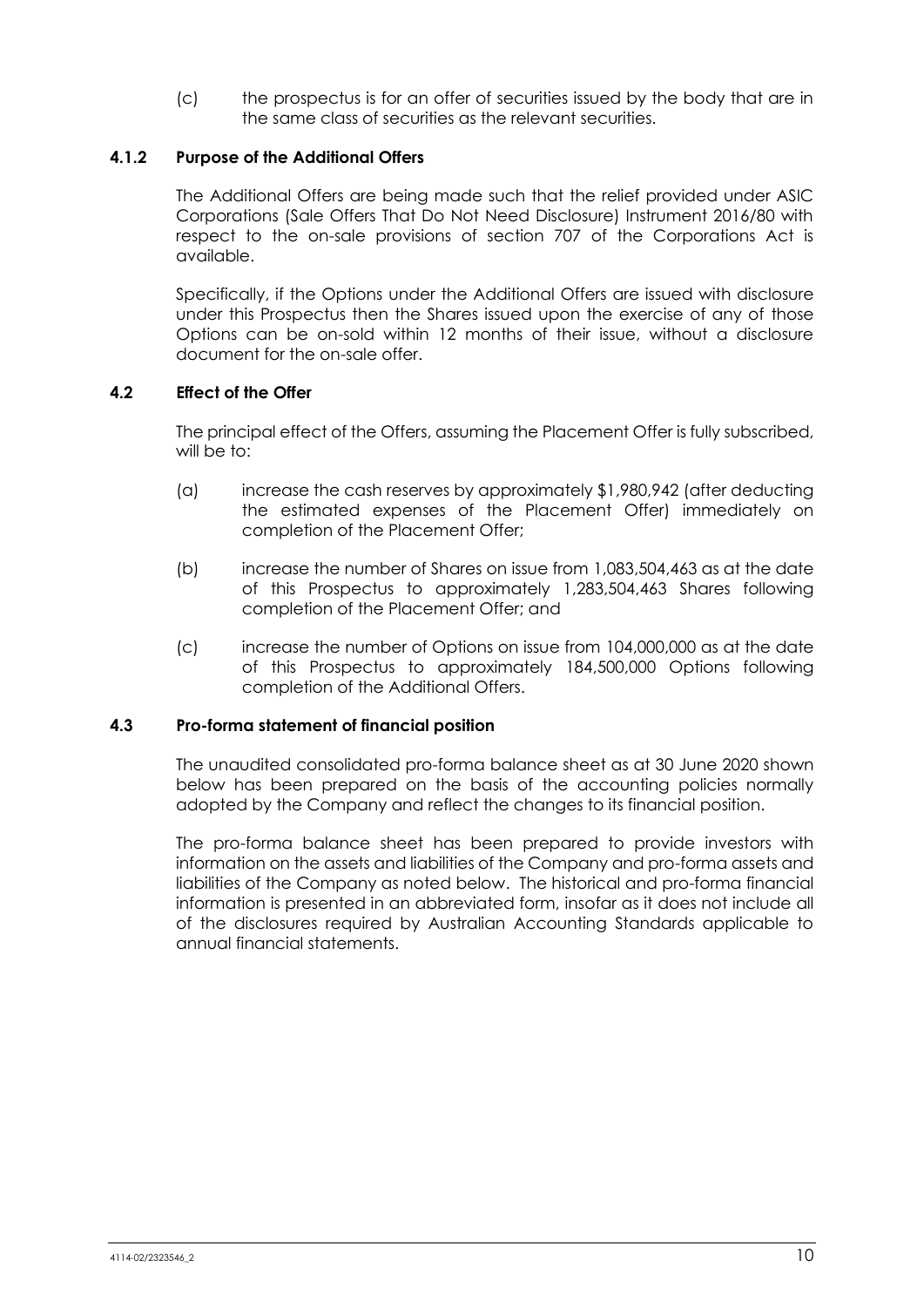|                                  | 30 June 2020 | 40.5m<br><b>Shares</b><br><b>Issued</b><br>19 August<br>2020 | 10m Shares<br>to be Issued<br>When Funds 2020 Annual<br><b>Held in Trust</b><br><b>are</b><br><b>Released</b> | 40m Shares<br>to be Issued be Issued<br>When Funds When PIL<br><b>Report is</b><br><b>Released</b> | 200m<br><b>Shares to</b><br>is.<br><b>Readmitte</b><br>d to the<br><b>ASX Net of</b><br><b>Brokerage</b> | Proforma 30<br><b>June 2020</b> |
|----------------------------------|--------------|--------------------------------------------------------------|---------------------------------------------------------------------------------------------------------------|----------------------------------------------------------------------------------------------------|----------------------------------------------------------------------------------------------------------|---------------------------------|
|                                  | \$           |                                                              |                                                                                                               |                                                                                                    |                                                                                                          |                                 |
| <b>ASSETS</b>                    |              |                                                              |                                                                                                               |                                                                                                    |                                                                                                          |                                 |
| <b>Current assets</b>            |              |                                                              |                                                                                                               |                                                                                                    |                                                                                                          |                                 |
| Cash and cash equivalents        | 261,426      | 405,000                                                      | 100,000                                                                                                       | 400,000                                                                                            | 1,880,000                                                                                                | 3,046,426                       |
| Trade and other receivables      | 124,891      |                                                              |                                                                                                               |                                                                                                    |                                                                                                          | 124,891                         |
| Inventory                        | 51,611       |                                                              |                                                                                                               |                                                                                                    |                                                                                                          | 51,611                          |
| Total current assets             | 437,928      |                                                              |                                                                                                               |                                                                                                    |                                                                                                          | 3,222,928                       |
| Non-current assets               |              |                                                              |                                                                                                               |                                                                                                    |                                                                                                          |                                 |
| Plant and equipment              | 2,581        |                                                              |                                                                                                               |                                                                                                    |                                                                                                          | 2,581                           |
| Total non-current assets         | 2,581        |                                                              |                                                                                                               |                                                                                                    |                                                                                                          | 2,581                           |
| <b>Total assets</b>              | 440.549      |                                                              |                                                                                                               |                                                                                                    |                                                                                                          | 3,225,509                       |
| <b>LIABILITIES</b>               |              |                                                              |                                                                                                               |                                                                                                    |                                                                                                          |                                 |
| <b>Current liabilities</b>       |              |                                                              |                                                                                                               |                                                                                                    |                                                                                                          |                                 |
| Trade and other payables         | 488,789      |                                                              |                                                                                                               |                                                                                                    |                                                                                                          | 488,789                         |
| Provisions                       | 152,737      |                                                              |                                                                                                               |                                                                                                    |                                                                                                          | 152,737                         |
| <b>Total current liabilities</b> | 641,526      |                                                              |                                                                                                               |                                                                                                    |                                                                                                          | 641,526                         |
| <b>Non-current liabilities</b>   |              |                                                              |                                                                                                               |                                                                                                    |                                                                                                          |                                 |
| <b>Financial Liabilities</b>     | 787,441      |                                                              |                                                                                                               |                                                                                                    |                                                                                                          | 787,441                         |
| Total non-current liabilities    | 787,441      |                                                              |                                                                                                               |                                                                                                    |                                                                                                          | 787,441                         |
| <b>Total liabilities</b>         | 1,428,967    |                                                              |                                                                                                               |                                                                                                    |                                                                                                          | 1,428,967                       |
| <b>Net liabilities</b>           | (988, 458)   |                                                              |                                                                                                               |                                                                                                    |                                                                                                          | 1,796,542                       |
| <b>EQUITY</b>                    | 13,679,095   | 405,000                                                      | 100,000                                                                                                       | 400,000                                                                                            | 1,880,000                                                                                                | 16,464,095                      |
| <b>Issued Capital</b>            | (15,952,896  |                                                              |                                                                                                               |                                                                                                    |                                                                                                          | (15,952,896)                    |
| <b>Accumulated losses</b>        | 1,285,343    |                                                              |                                                                                                               |                                                                                                    |                                                                                                          | 1,285,343                       |
| Reserves                         |              |                                                              |                                                                                                               |                                                                                                    |                                                                                                          |                                 |
| <b>Total equity</b>              | (988, 458)   |                                                              |                                                                                                               |                                                                                                    |                                                                                                          | 1,796,542                       |

## **4.4 Effect of the Offers on capital structure**

The effect of the Offers on the Company's capital structure is set out below.

| Shares <sup>1</sup>                                        | <b>Number</b> |
|------------------------------------------------------------|---------------|
| Shares currently on issue                                  | 1.083.504.463 |
| Shares to be issued under the Placement Offer <sup>2</sup> | 200,000,000   |
| Total Shares on issue on completion of the Placement Offer | 1,283,504,463 |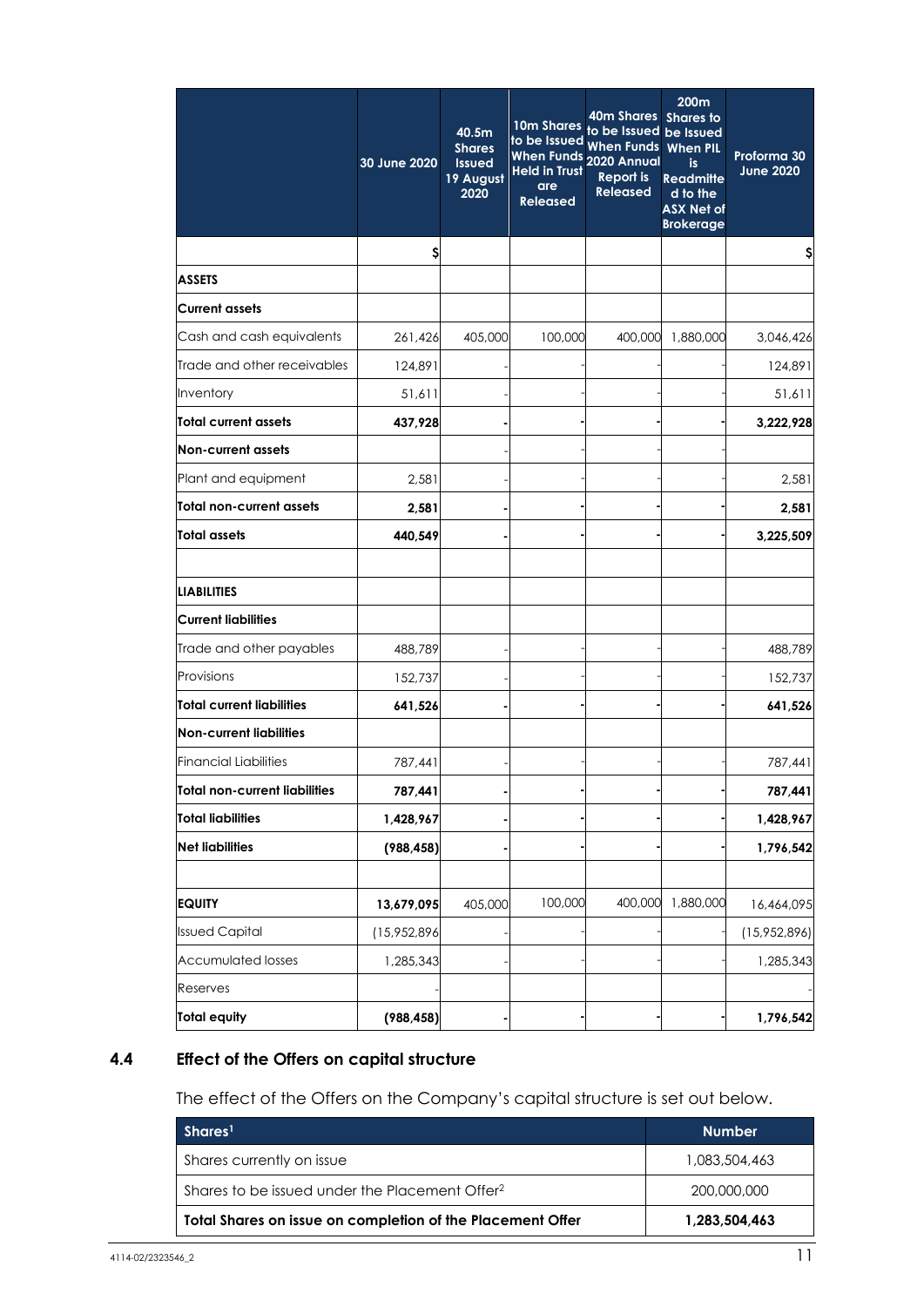#### **Notes:**

- 1. The rights and liabilities attaching to the Shares are summarised in Section [5](#page-14-0) of this Prospectus.
- 2. This assumes the Placement Offer is fully subscribed and no Options are exercised.
- 3. The Company also intends to issue a further 50,000,000 Shares at an issue price of \$0.01 per Share to raise up to \$500,000, following which ratification for these Shares will be sought at the General Meeting. Further details of these Shares will be set out in the notice of meeting to be released by the Company on the ASX in advance of the General Meeting.

| <b>Options</b>                                                         | <b>Number</b> |
|------------------------------------------------------------------------|---------------|
| Unlisted Options exercisable at \$0.014 each on or before 20 May 2021  | 30,000,000    |
| Unlisted Options exercisable at \$0.01 each on or before 30 May 2021   | 35,000,000    |
| Unlisted Options exercisable at \$0.01 each on or before 31 March 2021 | 39,000,000    |
| Options offered under the Options Offer made under this Prospectus     | 40,500,000    |
| Options offered under the Broker Offer made under this Prospectus      | 40,000,000    |
| Total Options on issue on completion of the Offers                     | 184,500,000   |

#### **Notes:**

- 1. Comprising 20,000,000 options exercisable at \$0.015 each on or before the date which is 3 years from the date of issue and 20,000,000 options exercisable at \$0.025 each on or before the date which is 3 years from the date of issue.
- 2. The Company also intends to issue a further 50,000,000 options, comprising:
	- a. 35,000,000 options to be issued pursuant to the Company's existing placement capacity under Listing Rule 7.1; and
	- b. 15,000,000 options to be issued, subject to Shareholder approval at the upcoming General Meeting, pursuant to the Company's existing placement capacity under Listing Rule 7.1.

Further details of above issues will be set out in the notice of meeting to be released by the Company on the ASX in advance of the General Meeting.

| <b>Convertible Notes</b>                                               | <b>Number</b> |
|------------------------------------------------------------------------|---------------|
| Convertible Notes currently on issue                                   | 1,500,000     |
| Convertible Notes offered pursuant to the Offers                       | Nil           |
| $\mid$ Total Convertible Notes on issue after completion of the Offers | 1,500,000     |

#### **Notes:**

1. As at the date of this prospectus, the Convertible Notes have a face value of \$1 per Convertible Note. The Convertible Notes may convert into a maximum of 60,000,000 Shares upon conversion by the noteholder at \$0.025 per Share or as the parties otherwise agree in writing. The Company intends to seek shareholder approval for amendments to the terms of the Convertible Notes, including the conversion price, at the upcoming General Meeting.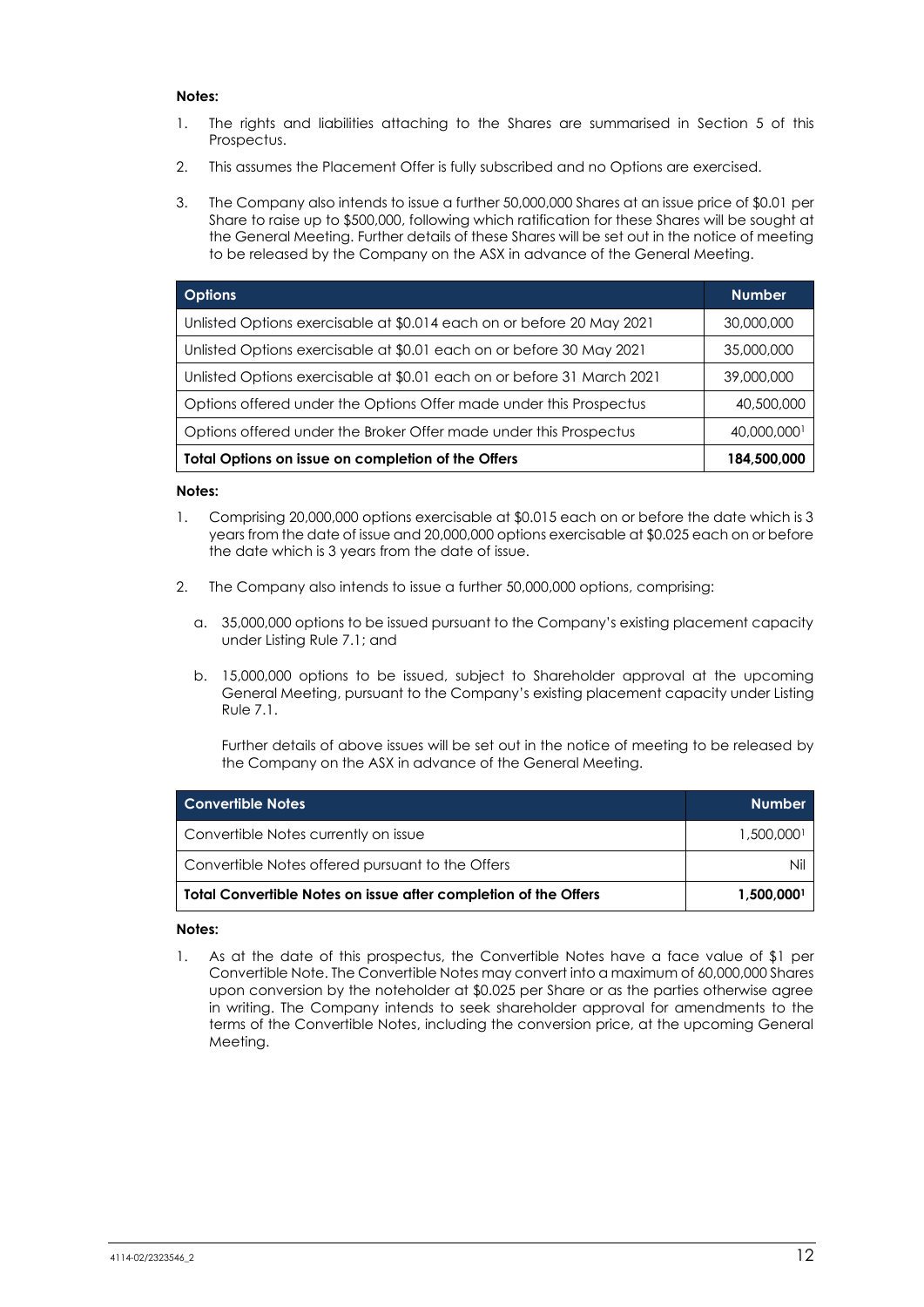## <span id="page-14-0"></span>**5. RIGHTS AND LIABILITIES ATTACHING TO SECURITIES**

The following is a summary of the more significant rights and liabilities attaching to Securities being offered pursuant to this Prospectus. This summary is not exhaustive and does not constitute a definitive statement of the rights and liabilities of Shareholders. To obtain such a statement, persons should seek independent legal advice.

#### **5.1 Shares**

Full details of the rights and liabilities attaching to Shares are set out in the Constitution, a copy of which is available for inspection at the Company's registered office during normal business hours.

## (a) **General meetings**

Shareholders are entitled to be present in person, or by proxy, attorney or representative to attend and vote at general meetings of the Company.

Shareholders may requisition meetings in accordance with section 249D of the Corporations Act and the Constitution of the Company.

## (b) **Voting rights**

Subject to any rights or restrictions for the time being attached to any class or classes of shares, at general meetings of shareholders or classes of shareholders:

each Shareholder entitled to vote may vote in person or by proxy, attorney or representative;

on a show of hands, every person present who is a Shareholder or a proxy, attorney or representative of a Shareholder has one vote; and

on a poll, every person present who is a Shareholder or a proxy, attorney or representative of a Shareholder shall, in respect of each fully paid Share held by him, or in respect of which he is appointed a proxy, attorney or representative, have one vote for each Share held, but in respect of partly paid shares shall have such number of votes as bears the same proportion to the total of such Shares registered in the Shareholder's name as the amount paid (not credited) bears to the total amounts paid and payable (excluding amounts credited).

## (c) **Dividend rights**

Subject to and in accordance with the Corporations Act, the ASX Listing Rules, the rights of any preference Shareholders and to the rights of the holders of any shares created or raised under any special arrangement as to dividend, the Directors may from time to time declare a dividend to be paid to the Shareholders entitled to the dividend which shall be payable on all Shares according to the proportion that the amount paid (not credited) is of the total amounts paid and payable (excluding amounts credited) in respect of such Shares.

The Directors may from time to time pay to the Shareholders any interim dividends as they may determine. No dividend shall carry interest as against the Company. The Directors may set aside out of the profits of the Company any amounts that they may determine as reserves, to be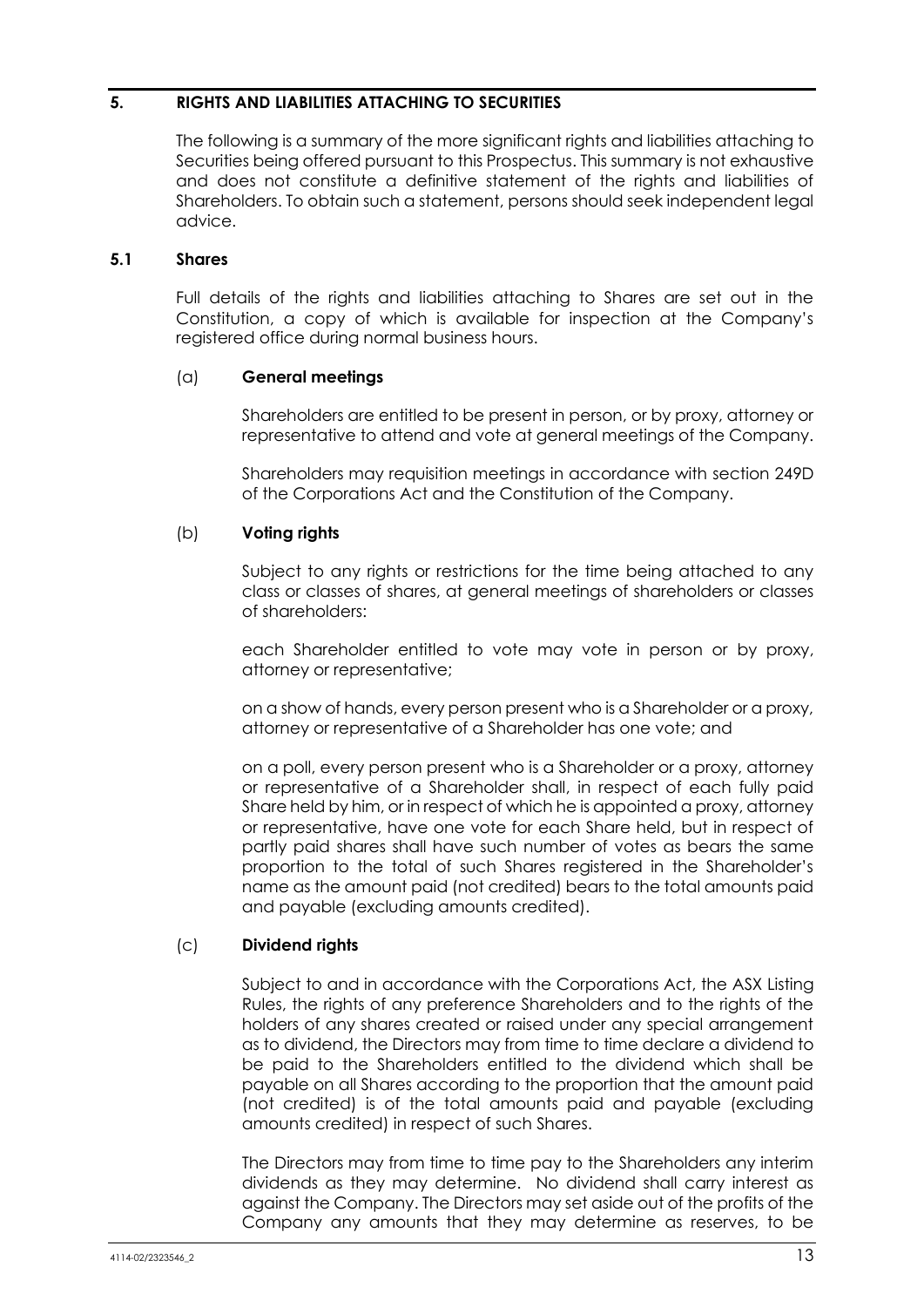applied at the discretion of the Directors, for any purpose for which the profits of the Company may be properly applied.

Subject to the ASX Listing Rules and the Corporations Act, the Company may, by resolution of the Directors, implement a dividend reinvestment plan on such terms and conditions as the Directors think fit and which provides for any dividend which the Directors may declare from time to time payable on Shares which are participating Shares in the dividend reinvestment plan, less any amount which the Company shall either pursuant to the Constitution or any law be entitled or obliged to retain, be applied by the Company to the payment of the subscription price of Shares.

#### (d) **Winding-up**

If the Company is wound up, the liquidator may, with the authority of a special resolution, divide among the Shareholders in kind the whole or any part of the property of the Company, and may for that purpose set such value as he considers fair upon any property to be so divided, and may determine how the division is to be carried out as between the Shareholders or different classes of Shareholders.

The liquidator may, with the authority of a special resolution, vest the whole or any part of any such property in trustees upon such trusts for the benefit of the contributories as the liquidator thinks fit, but so that no Shareholder is compelled to accept any shares or other securities in respect of which there is any liability.

#### (e) **Shareholder liability**

As the Shares issued will be fully paid shares, they will not be subject to any calls for money by the Directors and will therefore not become liable for forfeiture.

#### (f) **Transfer of shares**

Generally, shares in the Company are freely transferable, subject to formal requirements, the registration of the transfer not resulting in a contravention of or failure to observe the provisions of a law of Australia and the transfer not being in breach of the Corporations Act and the ASX Listing Rules.

#### (g) **Future increase in capital**

The issue of any new Shares is under the control of the Directors of the Company. Subject to restrictions on the issue or grant of Securities contained in the ASX Listing Rules, the Constitution and the Corporations Act (and without affecting any special right previously conferred on the holder of an existing share or class of shares), the Directors may issue Shares as they shall, in their absolute discretion, determine.

#### (h) **Variation of rights**

Under section 246B of the Corporations Act, the Company may, with the sanction of a special resolution passed at a meeting of Shareholders vary or abrogate the rights attaching to shares.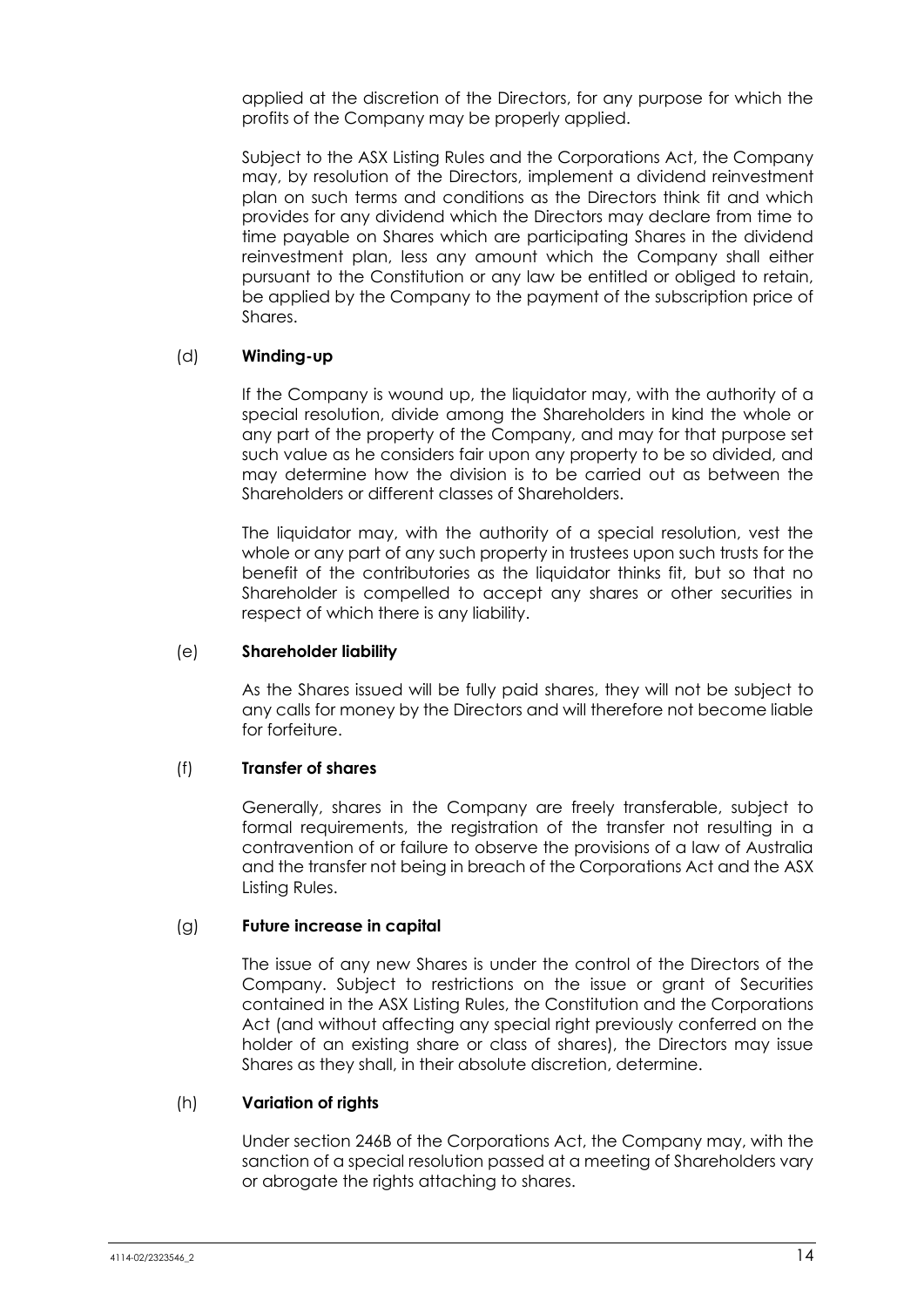If at any time the share capital is divided into different classes of shares, the rights attached to any class (unless otherwise provided by the terms of issue of the shares of that class), whether or not the Company is being wound up, may be varied or abrogated with the consent in writing of the holders of three quarters of the issued shares of that class, or if authorised by a special resolution passed at a separate meeting of the holders of the shares of that class.

## (i) **Alteration of constitution**

In accordance with the Corporations Act, the Constitution can only be amended by a special resolution passed by at least three quarters of Shareholders present and voting at the general meeting. In addition, at least 28 days written notice specifying the intention to propose the resolution as a special resolution must be given.

## <span id="page-16-0"></span>**5.2 Options**

The terms and conditions of the New Options and the Broker Options are as follows:

#### (a) **Entitlement**

Each Option entitles the holder to subscribe for one Share upon exercise of the Option.

## (b) **Exercise Price**

Subject to paragraph [\(i\),](#page-17-0) the amount payable upon exercise of each Option will be:

- (i) nil, in respect of the New Options as they are being issued free attaching to the Placement Shares issued to participants in the August Placement;
- (ii) \$0.015, in respect of 20,000,000 of the Broker Options, as detailed in Section [3.3;](#page-6-0) and
- (iii) \$0.025, in respect of 20,000,000 of the Broker Options, as detailed in Section [3.3,](#page-6-0)

#### (**Exercise Price**).

#### (c) **Expiry Date**

Each Option:

- (i) the subject of the Options Offer will expire at 5:00 pm (WST) on 31 March 2021;
- (ii) the subject of the Broker Offer will expire at 5:00 pm (WST) on the date which is 3 years from the date of issue,

## (**Expiry Date**).

An Option not exercised before the Expiry Date will automatically lapse on the Expiry Date.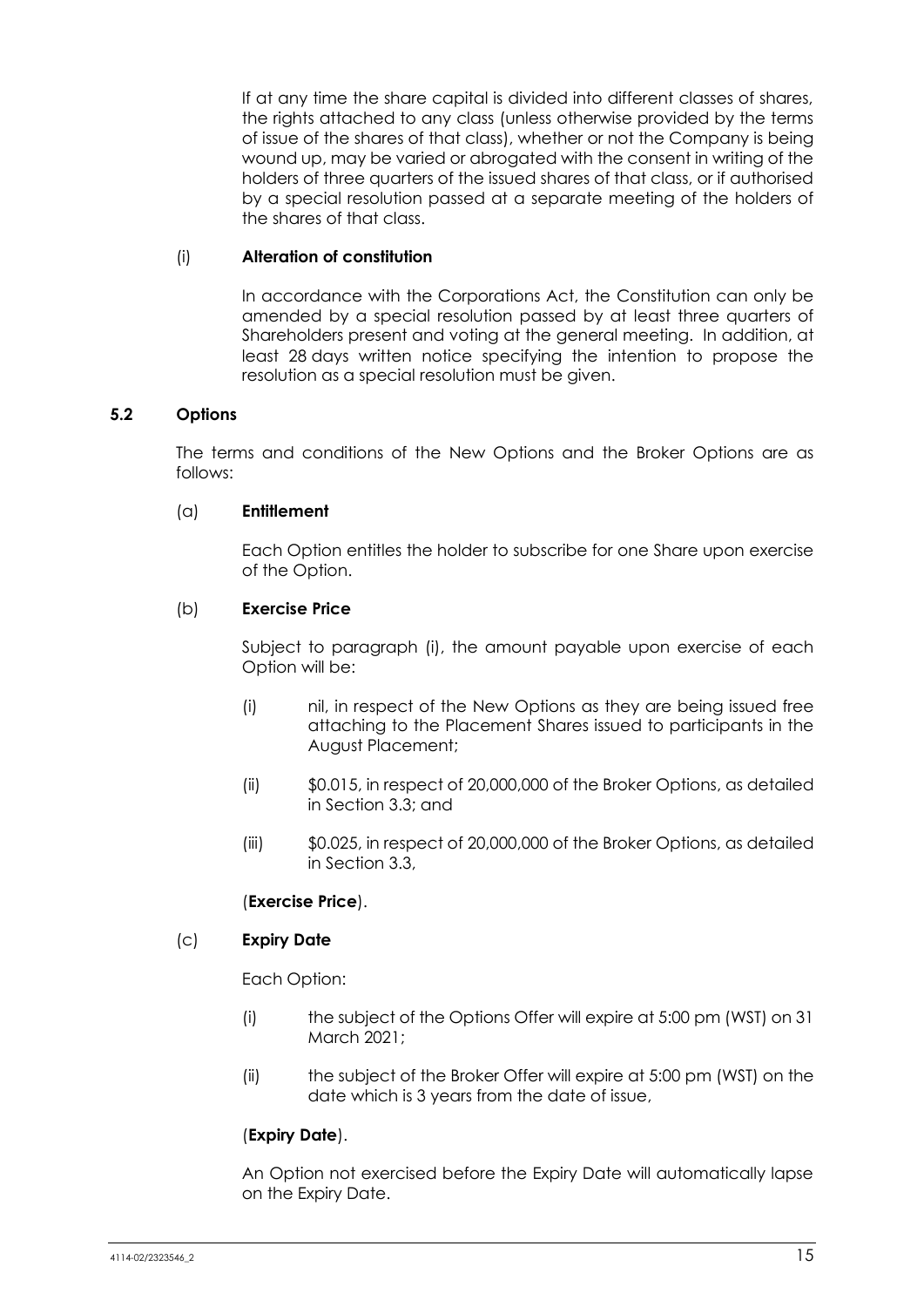## (d) **Exercise Period**

The Options are exercisable at any time on or prior to the Expiry Date (**Exercise Period**).

#### (e) **Notice of Exercise**

The Options may be exercised during the Exercise Period by notice in writing to the Company in the manner specified on the Option certificate (**Notice of Exercise**) and payment of the Exercise Price for each Option being exercised in Australian currency by electronic funds transfer or other means of payment acceptable to the Company.

## (f) **Exercise Date**

A Notice of Exercise is only effective on and from the later of the date of receipt of the Notice of Exercise and the date of receipt of the payment of the Exercise Price for each Option being exercised in cleared funds (**Exercise Date**).

#### <span id="page-17-1"></span>(g) **Timing of issue of Shares on exercise**

Within 15 Business Days after the Exercise Date, the Company will:

- (i) issue the number of Shares required under these terms and conditions in respect of the number of Options specified in the Notice of Exercise and for which cleared funds have been received by the Company;
- <span id="page-17-2"></span>(ii) if required, give ASX a notice that complies with section 708A(5)(e) of the Corporations Act, or, if the Company is unable to issue such a notice, lodge with ASIC a prospectus prepared in accordance with the Corporations Act and do all such things necessary to satisfy section 708A(11) of the Corporations Act to ensure that an offer for sale of the Shares does not require disclosure to investors; and
- (iii) if admitted to the official list of ASX at the time, apply for official quotation on ASX of Shares issued pursuant to the exercise of the Options.

If a notice delivered under [\(g\)](#page-17-1)[\(ii\)](#page-17-2) for any reason is not effective to ensure that an offer for sale of the Shares does not require disclosure to investors, the Company must, no later than 20 Business Days after becoming aware of such notice being ineffective, lodge with ASIC a prospectus prepared in accordance with the Corporations Act and do all such things necessary to satisfy section 708A(11) of the Corporations Act to ensure that an offer for sale of the Shares does not require disclosure to investors.

#### (h) **Shares issued on exercise**

Shares issued on exercise of the Options rank equally with the then issued shares of the Company.

#### <span id="page-17-0"></span>(i) **Reconstruction of capital**

If at any time the issued capital of the Company is reconstructed, all rights of an Optionholder are to be changed in a manner consistent with the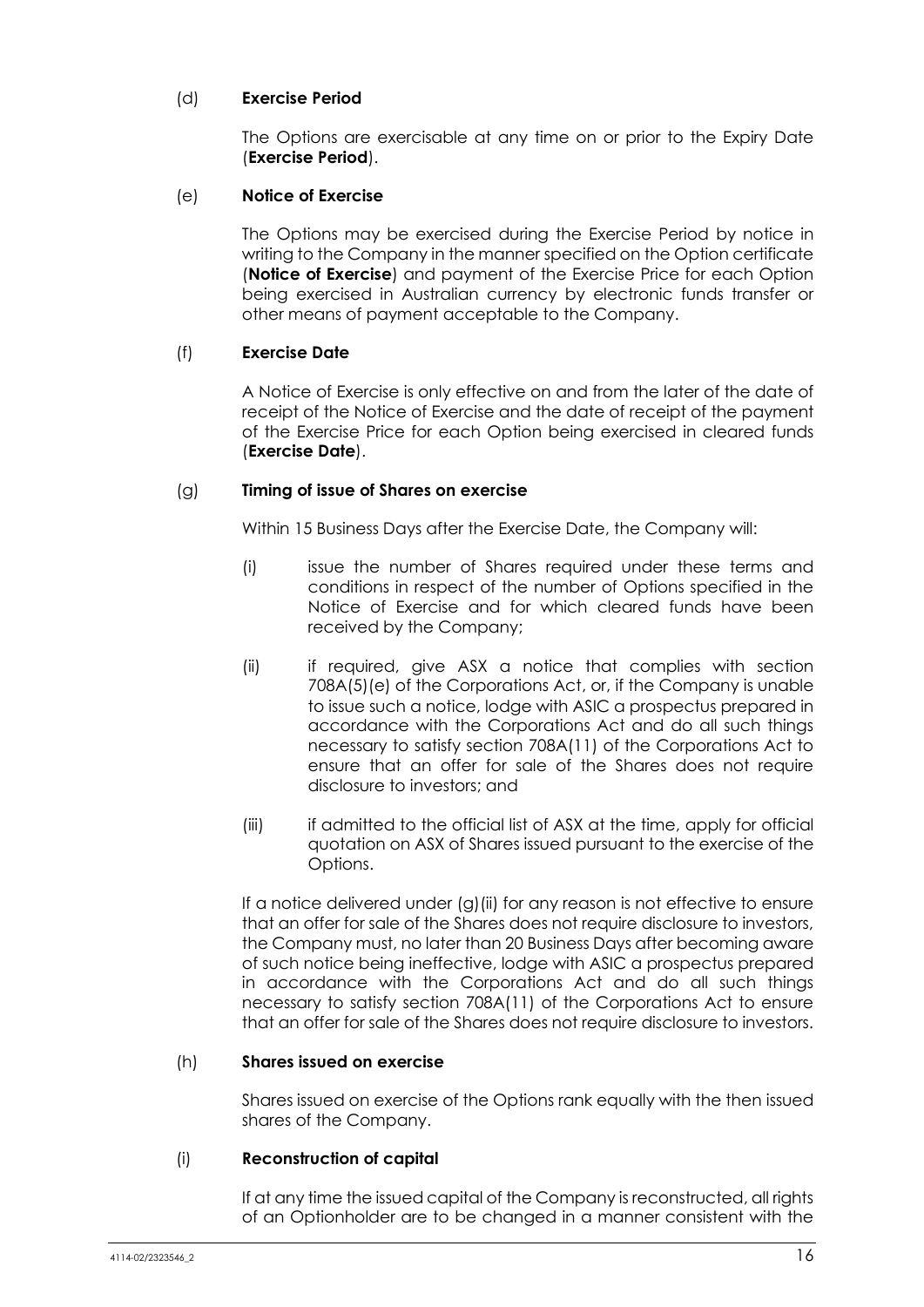Corporations Act and the ASX Listing Rules at the time of the reconstruction.

#### (j) **Participation in new issues**

There are no participation rights or entitlements inherent in the Options and holders will not be entitled to participate in new issues of capital offered to Shareholders during the currency of the Options without exercising the Options.

#### (k) **Change in exercise price**

An Option does not confer the right to a change in Exercise Price or a change in the number of underlying securities over which the Option can be exercised.

## (l) **Transferability**

The Options are transferable subject to any restriction or escrow arrangements imposed by ASX or under applicable Australian securities laws.

#### (m) **Quotation**

The Company will not apply for quotation of the New Options or the Broker Options.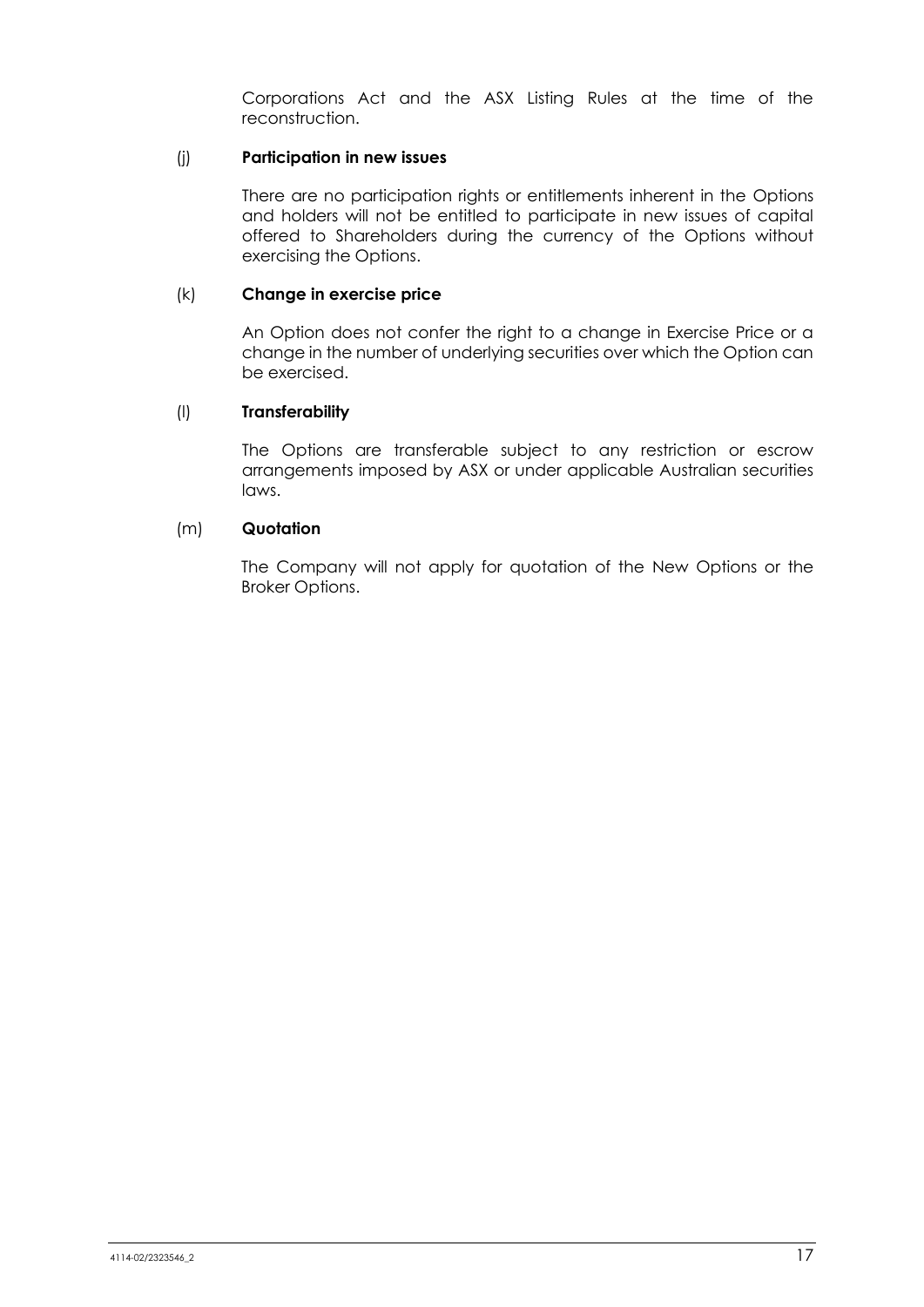#### <span id="page-19-0"></span>**6. RISK FACTORS**

## **6.1 Introduction**

The Securities offered under this Prospectus are considered highly speculative. An investment in the Company is not risk free and the Directors strongly recommend potential investors to consider the risk factors described below, together with information contained elsewhere in this Prospectus and to consult their professional advisers before deciding whether to apply for Securities pursuant to this Prospectus.

There are specific risks which relate directly to the Company's business. In addition, there are other general risks, many of which are largely beyond the control of the Company and the Directors. The risks identified in this Section, or other risk factors, may have a material impact on the financial performance of the Company and the market price of the Shares.

The following is not intended to be an exhaustive list of the risk factors to which the Company is exposed.

## **6.2 Coronavirus (COVID-19)**

The outbreak of the coronavirus disease (COVID-19) is impacting global economic markets. The nature and extent of the effect of the outbreak on the performance of the Company remains unknown. The Company's Share price may be adversely affected in the short to medium term by the economic uncertainty caused by COVID-19. Further, any governmental or industry measures taken in response to COVID-19 may adversely impact the Company's operations and are likely to be beyond the control of the Company.

The Directors are monitoring the situation closely and have considered the impact of COVID-19 on the Company's business and financial performance. However, the situation is continually evolving, and the consequences are therefore inevitably uncertain. In compliance with its continuous disclosure obligations, the Company will continue to update the market in regard to the impact of COVID 19 on its revenue channels and any adverse impact on the Company. If any of these impacts appear material prior to close of the Offer, the Company will notify investors under a supplementary prospectus.

#### **6.3 Company specific**

#### (a) **Acquisitions and Partnerships**

The Company plans to investigate and consider potential acquisitions and opportunities to enter into new partnerships that are consistent with its stated growth strategy. The successful implementation of acquisitions will depend on a range of factors including funding arrangements and technical integration. The Company may also enter into partnerships in the future.

Subject to the relevant partnerships, the Company cannot control the actions of joint venture partners and therefore cannot guarantee that partnerships will be operated or managed in accordance with the Company's preferred direction, strategy or risk management parameters. To the extent that acquisitions or partnership arrangements are not successfully integrated with the Company's existing business lines, the growth and financial performance of the Company could be affected and, despite the terms of the relevant agreements, it may be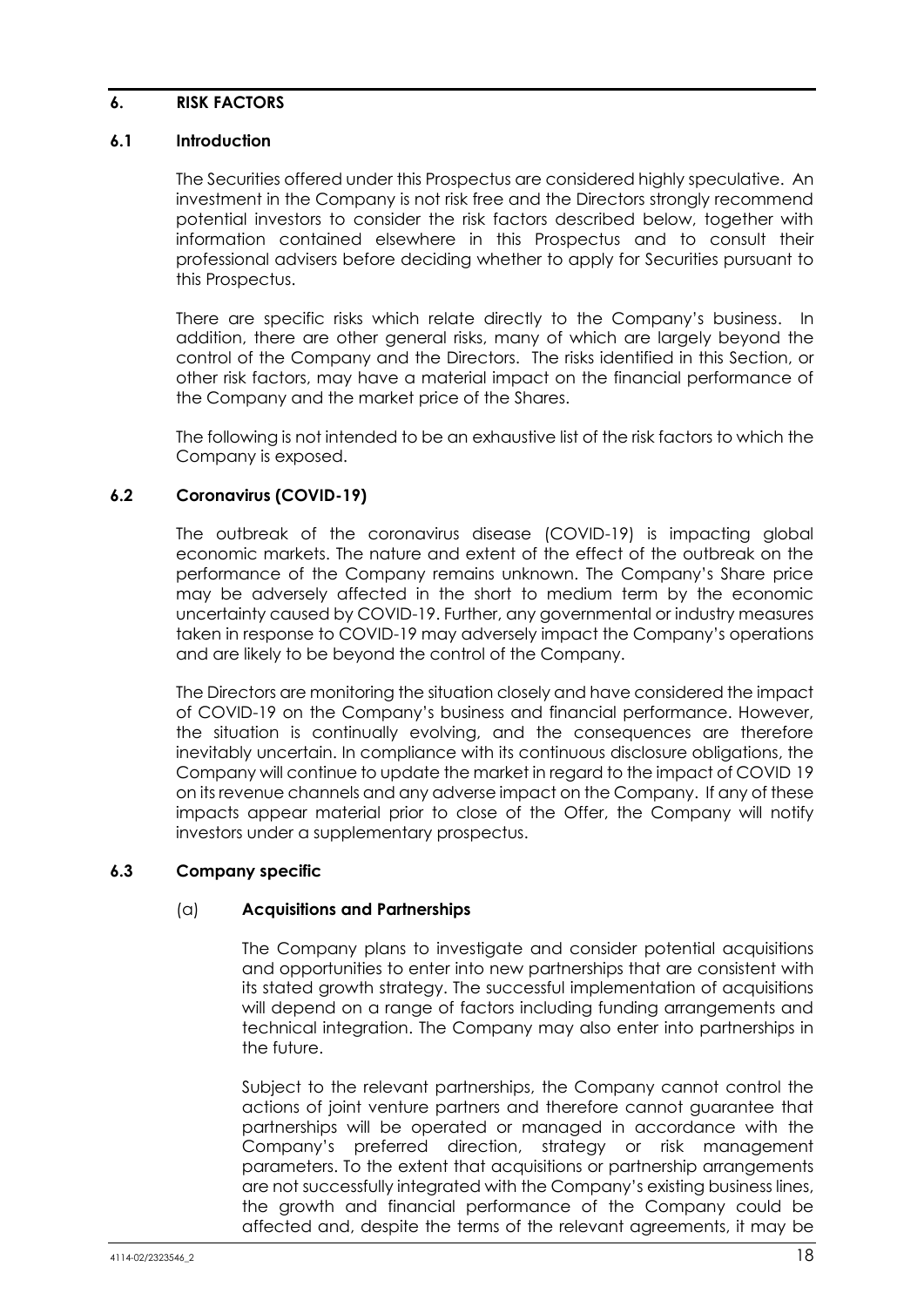impractical to enforce all of the Company's rights (particularly if the partnerships operate overseas).

#### (b) **Contracts**

The Company may enter agreements with counterparties. In such cases, there is the risk that counterparties default on their obligations, which may in turn necessitate legal action. This could result in significant financial loss for the Company. In some cases, the contracts that the Company has entered into may be governed in jurisdictions outside Australia. It may be more difficult to resolve disputes in such jurisdictions than it would be under Australian law. As such, the Company cannot ensure that an appropriate legal resolution will be achieved.

## (c) **Intellectual Property Rights**

The Company owns the intellectual property now being used by agents and commercial banks in the Philippines. While the Company has systems and procedures in place to protect its content and information, unauthorised use of its intellectual property could have a negative impact on its operations and brand. The Company also operates in a market where claims of infringement of intellectual property are common. There is a risk of third parties making claims of infringement of intellectual property against the Company. This could result in significant legal costs and negatively impact operations.

## (d) **Operations and Management of Potential Growth**

The Company believes that it has attracted a highly skilled and experienced management team. However, the Company is a complex and dynamic business. The Company is working in a fast moving environment, engaged in business with multiple partners and operating in numerous geographies around the world. Navigating these issues while effectively dealing with prioritisation, timing, execution, cost control, and other business decisions is likely to provide real challenges for its small management team.

There can be no guarantee that successful execution of the Company's strategy will make it profitable or commercially viable. Current product development and marketing strategies may not have the intended effect of increasing customers. Similarly, strategies to create value from customers of the application may not yield the expected revenue.

#### (e) **Product Development**

The Company believes that it provides a meaningful and engaging offering. Moreover, in addition to its current products and services, the Company is planning to develop new products to suit the mobile banking, payments ad remittance business it is building. There is also the risk that delays in product development, cost overruns, or difficulties in delivering new features will negatively impact the Company and its business.

#### (f) **Consistency of Supply**

Product shortages and prolonged delays in delivery may jeopardise the Company's ability to supply tangible products and therefore fulfil contractual obligations to customers and distributors. The Company will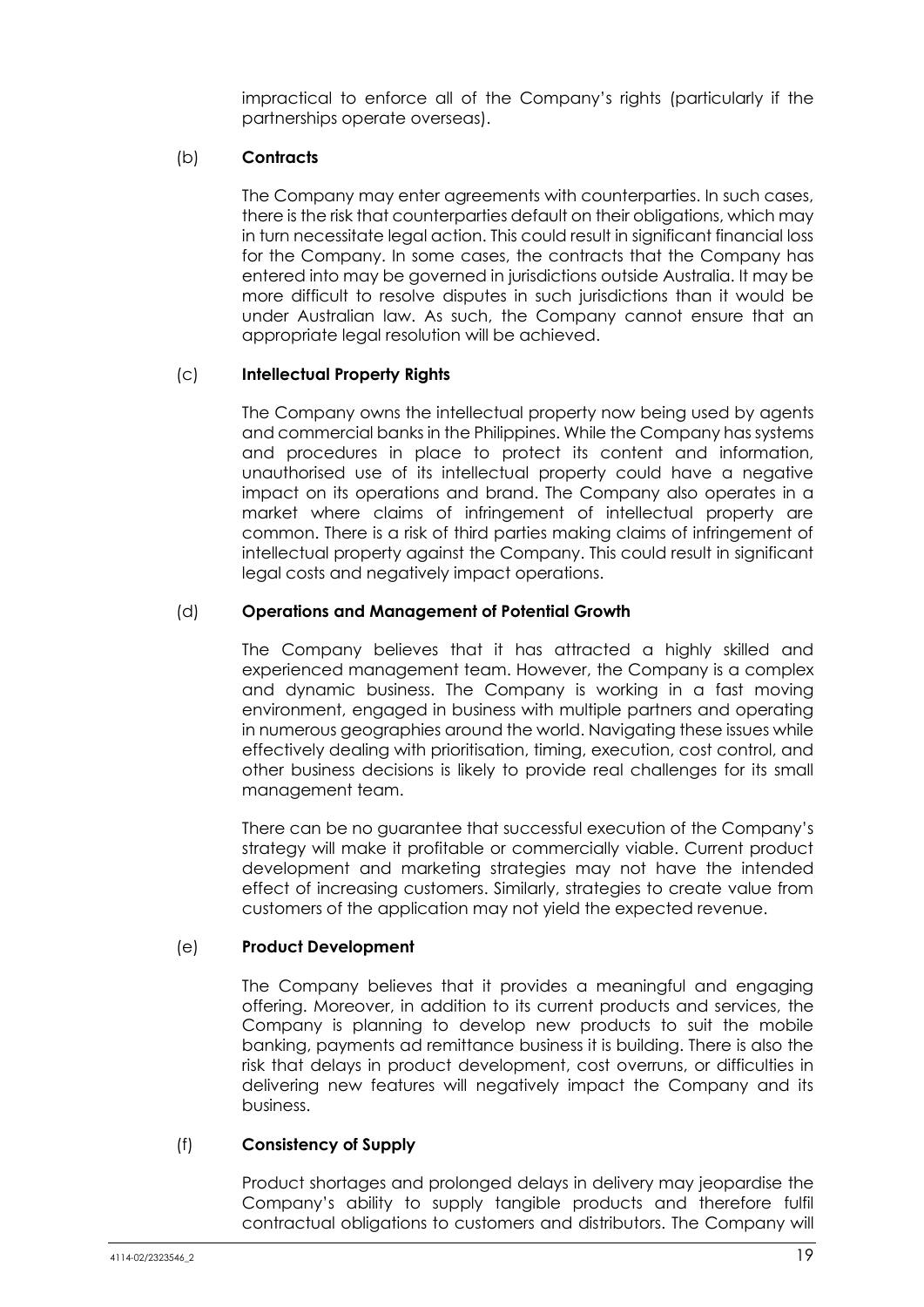continually adapt its inventory control processes as necessary to mitigate the effect of any supply shortages that may be encounter.

#### (g) **Maintenance of Reputation and Brand**

Usage and engagement with the Company products and services have the potential to be significantly affected by popular consumer sentiment. As such, the Company's exposure to public relations issues and threats to its reputation and brand name may be greater than for other businesses.

#### (h) **Dependence on other technological providers**

As a mobile banking and payment application business, the Company will maintain and rely extensively on information technology systems and network infrastructures for the effective operation of its business. As with any product that is dependent on technological systems if the integrity of Peppermint's products fails to meet its clients' expectations (whether or not through any fault of the Company), the Company's reputation could suffer.

PEP is heavily reliant on the operations of telecommunications networks for the provision of PEP's services to the marketplace concerned. Should any of these relationships or agreements terminate or become strained for any reason that would have a negative impact on our operations and business development plans.

## (i) **Insurance**

While the Company has sought to be insured in a way that is in keeping with industry practices, there is the risk of an event occurring that is not fully covered by insurance. This may cause significant financial and material loss to the Company. Furthermore, there is the risk that the Company's insurer fails to respect a legitimate claim made by the Company.

#### (j) **Reliance on Core Information Technology, Other Systems and Security**

As a mobile banking and payment application business, the Company will maintain and rely extensively on information technology systems and network infrastructures for the effective operation of its business. It is also dependent on reliable telecommunication and information technology provision by third parties. As with any product that is dependent on technological systems if the integrity of the Company's products fails to meet its clients' expectations (whether or not through any fault of the Company), the Company's reputation could suffer.

Techniques used to gain unauthorised access to private networks are constantly evolving and the Company may be unable to anticipate or prevent unauthorised access to data pertaining to its customers, which could include credit card and debit card information, bank account details or other personally identifiable information. The Company's service is vulnerable to computer viruses, phishing attacks or other attacks and similar disruptions from unauthorized use of its systems, any of which could lead to system interruptions, delays or shutdowns, causing loss of critical data or the unauthorized access to personally identifiable information. If an actual or perceived breach of security occurs of the Company's systems, it may face civil liability and public perception of our security measures could be diminished, either of which would negatively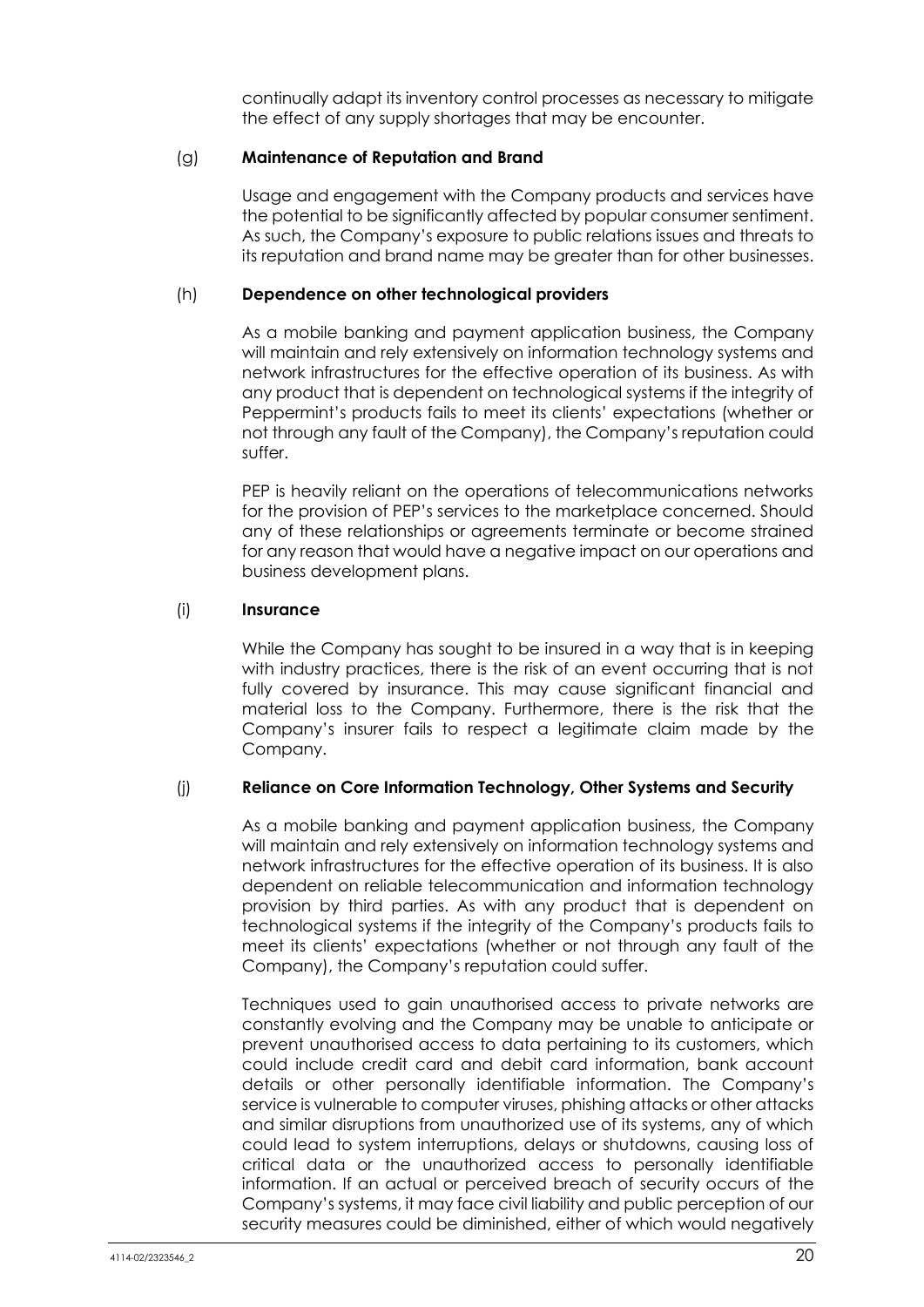affect the Company's ability to attract or maintain customers. The Company also would be required to expend significant resources to mitigate any such breach of security and to address related matters.

#### (k) **International Expansion**

The Company's products and services are used in the Philippines but in the future intends to expand into other countries. It may therefore likely be subject to multiple overseas jurisdictions. In each different jurisdiction there may be increased compliance and operating costs. If and when it becomes necessary to have a local presence in overseas markets there will be increased overheads as well as development and marketing costs. There is no guarantee such expansions will be successful and increased costs may adversely impact the profitability and working capital of the Company.

## (l) **Unforeseen Expenditure**

If the Company's expenses are greater than anticipated due to fluctuation in market prices or any factors which have not been taken into account during the development of this Prospectus, then it will have fewer funds with which to pursue its plan of operations and financing requirements will be greater than anticipated.

## (m) **Ability to attract and retain skilled personnel**

The Company's success depends, to a large extent, on its ability to attract and retain appropriately skilled personnel. The Company is currently operated and managed by a small group of select team members. The departure, either temporary or permanent, of those key staff, or any delay in their replacement, could adversely affect The Company's performance. Similarly, as a company seeking to grow and expand, the Company's success in securing new talent will be critical going forward and may be constrained for a number of reasons. The attraction and retention of key staff is determined by a broad range of internal and external factors, some more or less within the Company's control, including, but not limited to, issues concerning: personal or health issues, company performance, public relations and branding, logistics and timing, the availability of IT staff in the market and macro-economic factors.

Additionally, the Company relies on offshore team members. In the event that offshore employees cease to continue working with the Company, this could cause significant disruption to the operations of the business and would require the Company to find alternative employees. Finding alternative employees would take time in recruiting and training them on the product and getting them to a professional level where they could assist in running the operations of the Company business and help to execute the Company business plan. This would have a significant impact on the costs of running the Company business and would likely delay the Company from achieving its objectives and business plan.

#### (n) **Going concern risk**

The Company's ability to continue as a going concern is dependent upon obtaining financing for planned operations. There can be no assurance that those funds will be raised, or if the Company is able to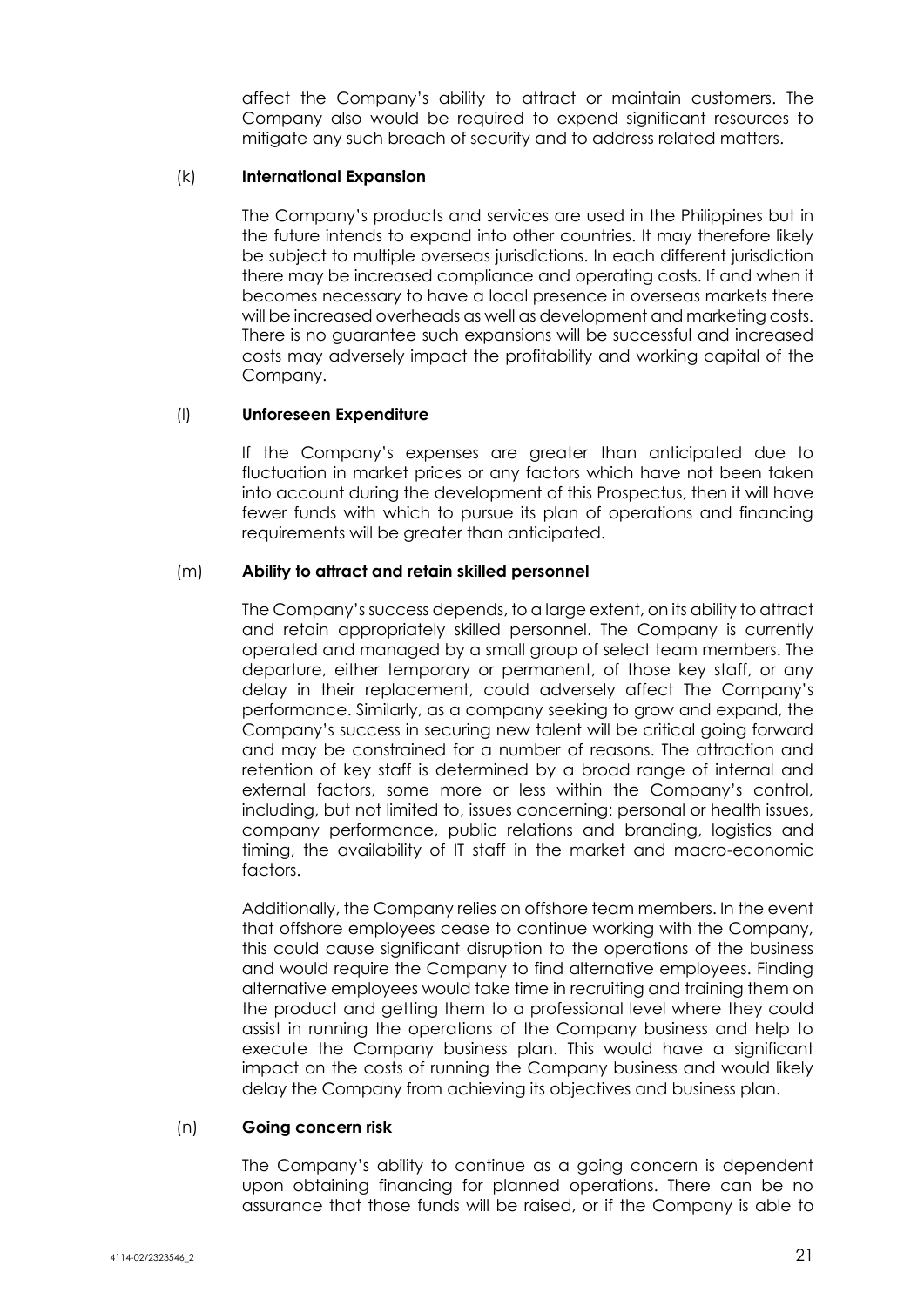raise funds that such funds will be in the amounts required or on terms favourable to the Company.

#### **6.4 Industry specific**

#### (a) **Competition from Existing Market Players**

The Company may face competition from existing market players who may, for example, undertake aggressive marketing campaigns, product innovation or price discounting.

#### **6.5 General risks**

#### (a) **Limited Operating History**

The business has had limited operations and revenues to date in which potential investors can evaluate the business. Investors must consider all risks associated with and frequently encountered by companies operating in the same space, particularly companies involved in generally new, rapidly evolving markets.

#### (b) **Loss of key clients**

The business currently operates with a few key client relationships. The Company is expected to maintain current and establish new relationships through the continued enhancement of its products and solutions. In the event that these established relationships diminish or fail (including through a termination event arising under an agreement) the resulting effect may negatively impact the operating results of the Company.

#### (c) **Shareholder Dilution**

In the future, the Company may elect to issue Shares or engage in fundraisings and also to fund, or raise proceeds, for acquisitions. While the Company will be subject to the constraints of the ASX Listing Rules regarding the percentage of capital that it is able to issue within a 12 month period (other than where exceptions apply), Shareholders may be diluted as a result of such Shares and fundraisings.

#### (d) **Economic**

General economic conditions, movements in interest and inflation rates and currency exchange rates may have an adverse effect on the Company's exploration, development and production activities, as well as on its ability to fund those activities.

#### (e) **Market conditions**

Share market conditions may affect the value of the Company's quoted securities regardless of the Company's operating performance. Share market conditions are affected by many factors such as:

- (i) general economic outlook;
- (ii) introduction of tax reform or other new leaislation;
- (iii) interest rates and inflation rates;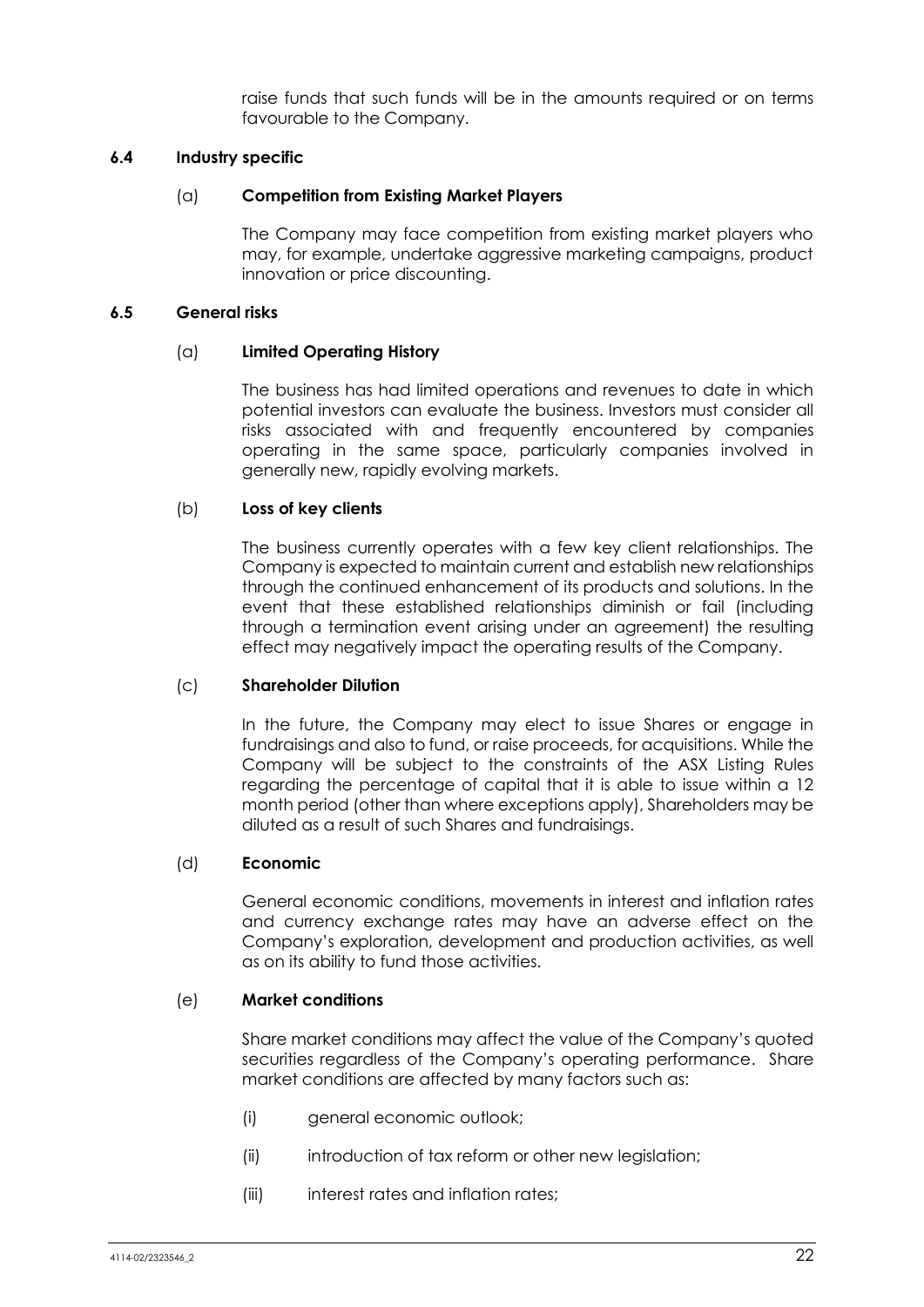- (iv) changes in investor sentiment toward particular market sectors;
- (v) the demand for, and supply of, capital; and
- (vi) terrorism or other hostilities.

The market price of securities can fall as well as rise and may be subject to varied and unpredictable influences on the market for equities in general and resource exploration stocks in particular. Neither the Company nor the Directors warrant the future performance of the Company or any return on an investment in the Company.

## (f) **Competition risk**

The industry in which the Company will be involved is subject to domestic and global competition. Although the Company will undertake all reasonable due diligence in its business decisions and operations, the Company will have no influence or control over the activities or actions of its competitors, which activities or actions may, positively or negatively, affect the operating and financial performance of the Company's projects and business.

#### (g) **Additional requirements for capital**

The Company's capital requirements depend on numerous factors. Depending on the Company's ability to generate income from its operations, the Company may require further financing in addition to amounts raised under the Offer. Any additional equity financing will dilute shareholdings, and debt financing, if available, may involve restrictions on financing and operating activities. If the Company is unable to obtain additional financing as needed, it may be required to reduce the scope of its operations and scale back its exploration programmes as the case may be. There is however no guarantee that the Company will be able to secure any additional funding or be able to secure funding on terms favourable to the Company.

#### (h) **Market Acceptance**

The global marketplace for most products is ever changing due to new technologies, new products, changes in preferences, changes in regulation and other factors influencing market acceptance or market rejection. This market volatility and risk exists despite the best endeavours of market research, promotion and sales and licensing campaigns.

Accordingly, there is a risk that the Company may not be able to commercialise its products, which could adversely impact the Company's operations

#### (i) **Reliance on key personnel**

The responsibility of overseeing the day-to-day operations and the strategic management of the Company depends substantially on its senior management and its key personnel. There can be no assurance given that there will be no detrimental impact on the Company if one or more of these employees cease their employment.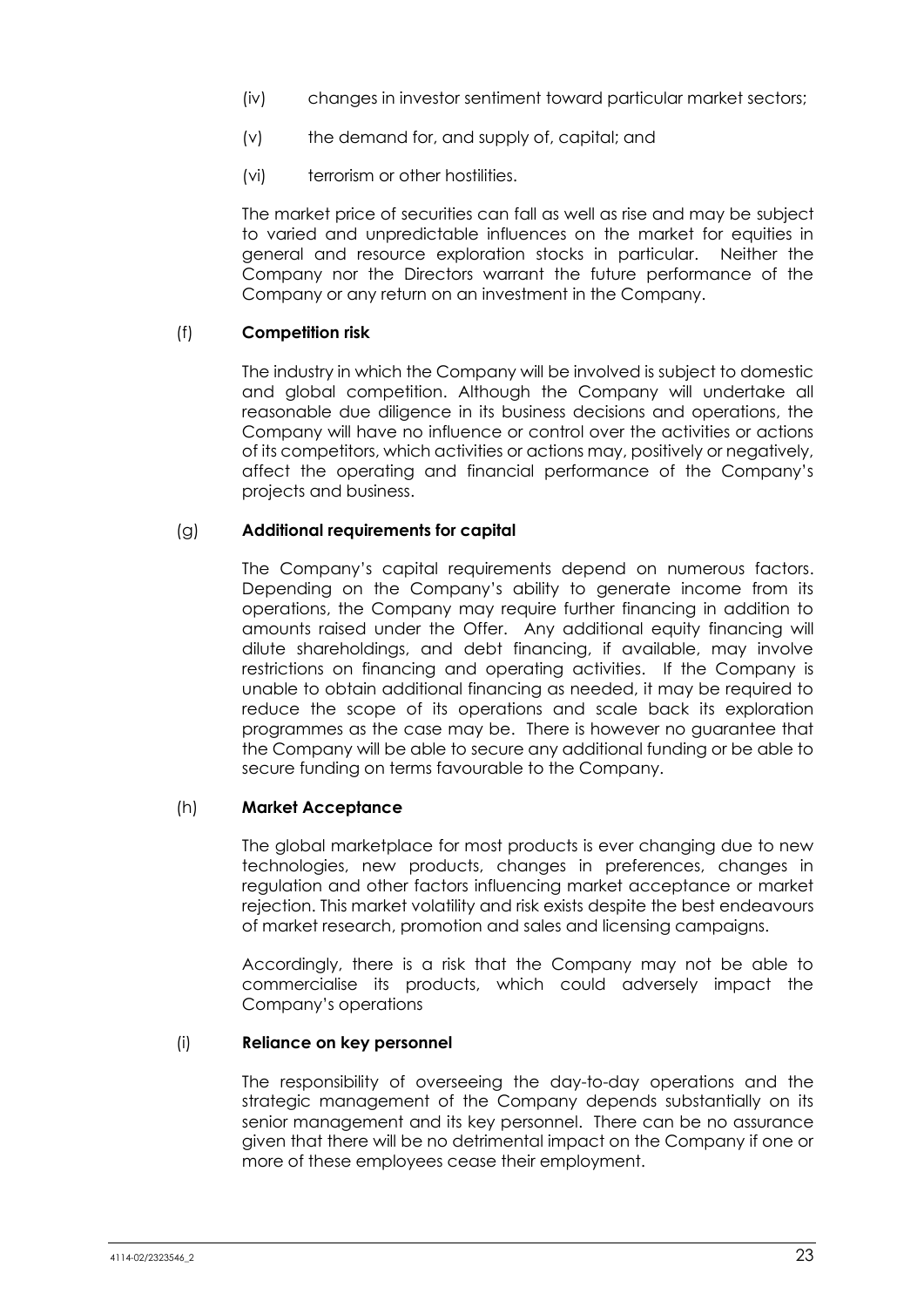## (j) **Foreign Exchange Rate Risks**

The Company expects to derive a majority of its revenue and incur a major part of its expenses from its operations in the Philippines, in Philippine Pesos. Accordingly, changes in the exchange rate between the Philippine Peso and the Australian dollar would be expected to have a direct effect on the performance of the Company.

#### (k) **Legal Environment and Sovereign Risk**

The Company currently conducts its operations in the Philippines with intentions to develop its business through Asia, Europe and through other parts of the world in future.

While Australia is a stable and developed legal environment, there are still a range of sovereign risks that may adversely affect the performance of the Company. These include, but are not limited to changes to privacy, taxation, accounting, employment, licensing, exchange control or other legislation.

Particularly, over recent years, there has been an increased regulatory and public focus on the use of private information, especially how private information is collected and used for commercial purposes. Any further changes to laws and regulations governing the use of this information could result in an adverse impact on the markets in which the Company operates and, in its business, including its forecast revenues, profit margins, and compliance costs.

The Company's products and services are also used in numerous other countries and will be subject to the local laws and regulations where they apply. Some of the countries in which the Company's products and services are used represent emerging markets and/or less stable legal environments. This may involve risks related to the regularity, speed, transparency and expectations surrounding Government action, ease of gaining fair representation in court and clarity and consistency of the legal framework.

Working in changing, complex and multiple regulatory environments involves a set of risks. These include the risk that the Company may fail to comply with laws or regulations or that laws or regulations may have unintended consequences or are open to interpretations that increase the risk of non-compliance. In addition, there is a risk that the Merged Group may fail to implement procedures within the statutory timeframes to ensure that it can provide services which comply with the introduction of these new laws and regulations.

Any substantial failure by the Company to comply with applicable laws and regulations could result in cessation of part or all of its operations, restriction on its ability to carry out operations, fines, penalties or other liabilities to customers, suppliers or third parties. Compliance failure could also damage the Company's reputation and reduce the attractiveness of its products and services.

#### (l) **Changes to Government Policies and Legislative Changes**

Government policy and legislative changes which are outside the control of the Company may have a negative impact on the financial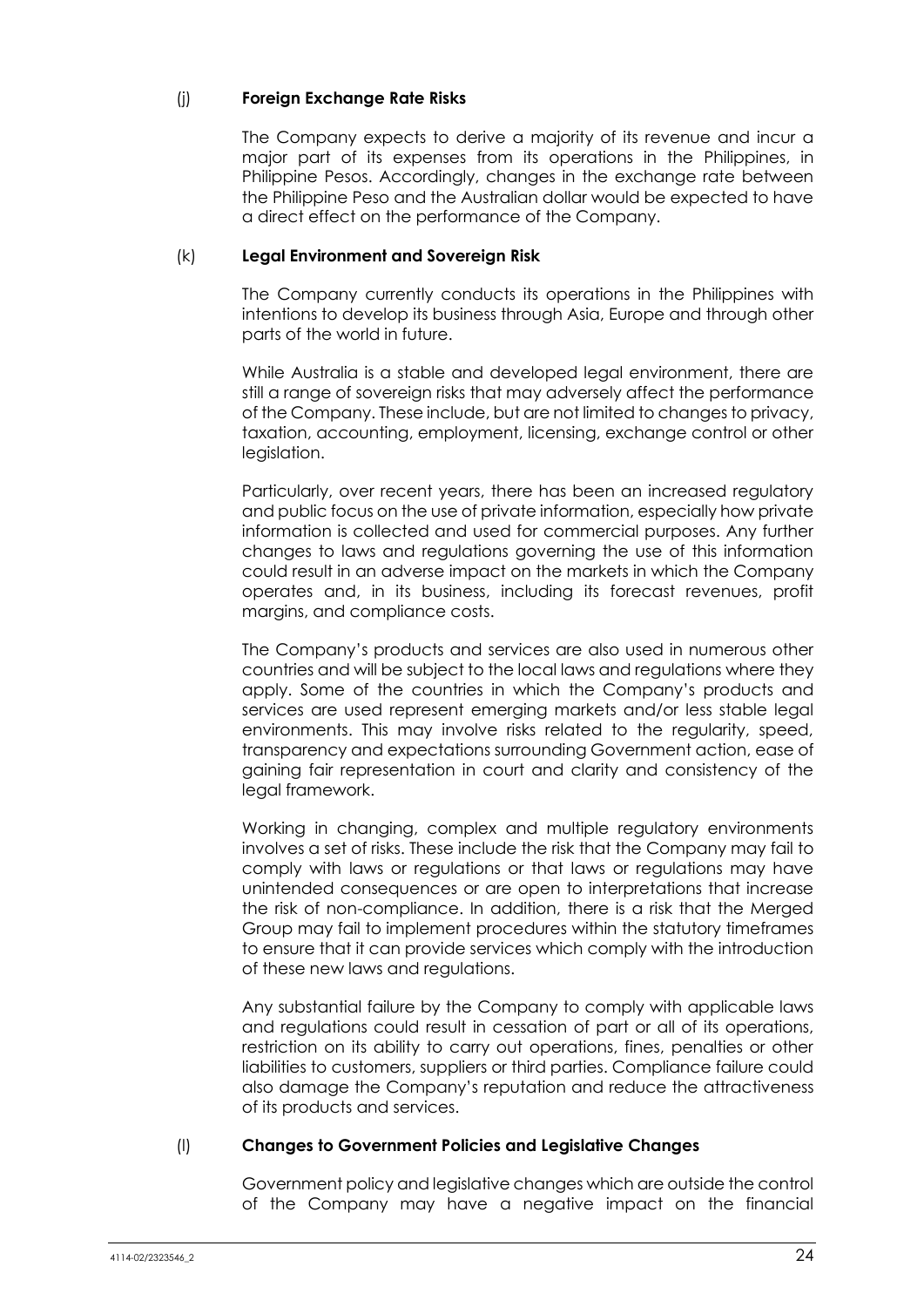performance of the Company. This risk factor applies to government policy and legislative changes in the Philippine and in Australia.

## (m) **Additional requirements for capital**

The Company's capital requirements depend on numerous factors. Depending on the Company's ability to generate income from its operations, the Company may require further financing in addition to amounts raised under the Offer. Any additional equity financing will dilute shareholdings, and debt financing, if available, may involve restrictions on financing and operating activities. If the Company is unable to obtain additional financing as needed, it may be required to reduce the scope of its operations and scale back its exploration programmes as the case may be. There is however no guarantee that the Company will be able to secure any additional funding or be able to secure funding on terms favourable to the Company.

## **6.6 Speculative investment**

The above list of risk factors ought not to be taken as exhaustive of the risks faced by the Company or by investors in the Company. The above factors, and others not specifically referred to above, may in the future materially affect the financial performance of the Company and the value of the Shares offered under this **Prospectus** 

Therefore, the Shares to be issued pursuant to this Prospectus carry no guarantee with respect to the payment of dividends, returns of capital or the market value of those Shares.

Potential investors should consider that the investment in the Company is speculative and should consult their professional advisers before deciding whether to apply for Shares pursuant to this Prospectus.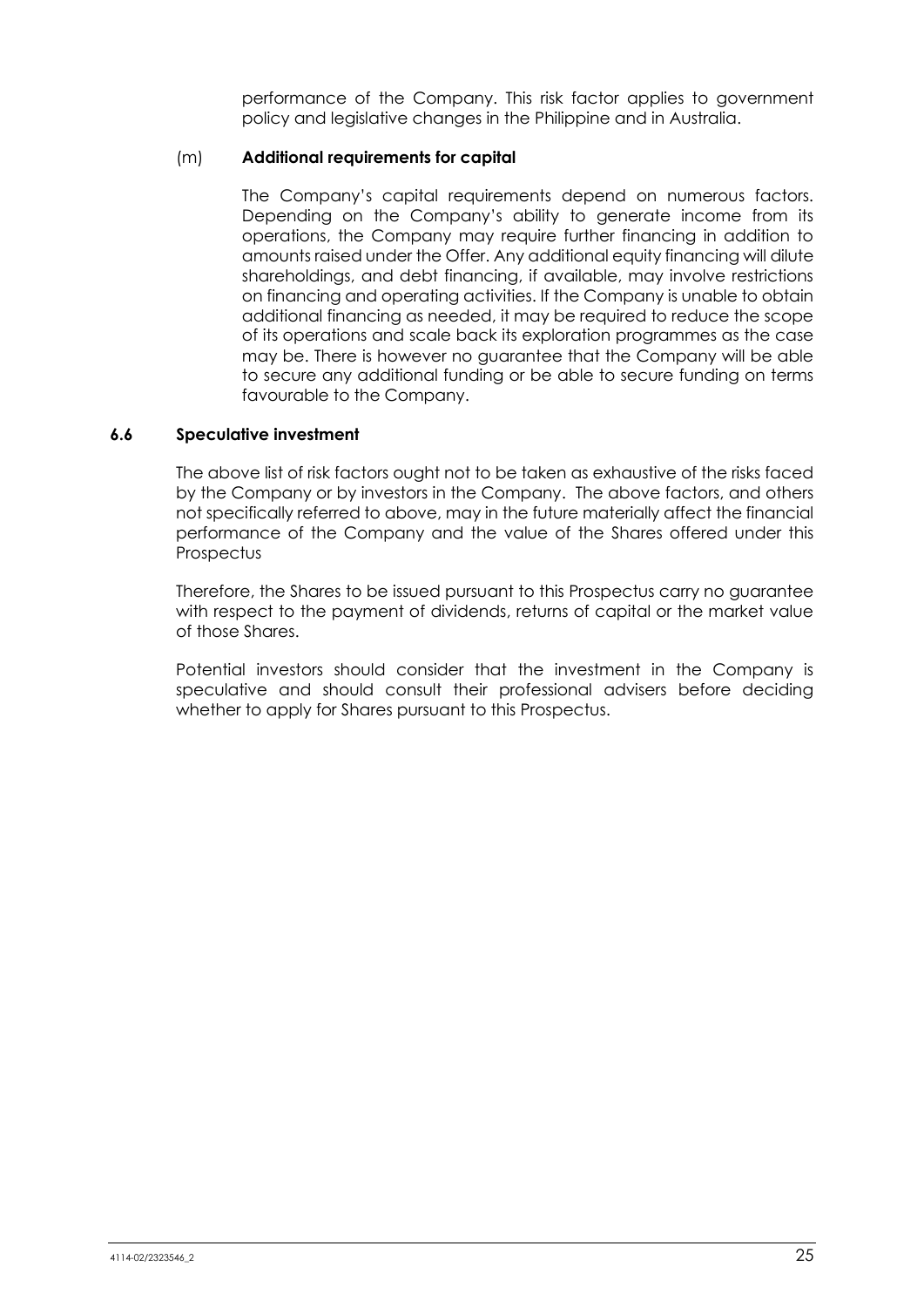## **7. ADDITIONAL INFORMATION**

## **7.1 Litigation**

As at the date of this Prospectus, the Company is not involved in any legal proceedings and the Directors are not aware of any legal proceedings pending or threatened against the Company.

#### **7.2 Continuous disclosure obligations**

The Company is a "disclosing entity" (as defined in section 111AC of the Corporations Act) for the purposes of section 713 of the Corporations Act and, as such, is subject to regular reporting and disclosure obligations. Specifically, like all listed companies, the Company is required to continuously disclose any information it has to the market which a reasonable person would expect to have a material effect on the price or the value of the Company's securities.

This Prospectus is a "transaction specific prospectus". In general terms a "transaction specific prospectus" is only required to contain information in relation to the effect of the issue of securities on the Company and the rights attaching to the securities. It is not necessary to include general information in relation to all of the assets and liabilities, financial position, profits and losses or prospects of the issuing company.

This Prospectus is intended to be read in conjunction with the publicly available information in relation to the Company which has been notified to ASX and does not include all of the information that would be included in a prospectus for an initial public offering of securities in an entity that is not already listed on a stock exchange. Investors should therefore have regard to the other publicly available information in relation to the Company before making a decision whether or not to invest.

Having taken such precautions and having made such enquires as are reasonable, the Company believes that it has complied with the general and specific requirements of ASX as applicable from time to time throughout the 3 months before the issue of this Prospectus which required the Company to notify ASX of information about specified events or matters as they arise for the purpose of ASX making that information available to the stock market conducted by ASX.

Information that is already in the public domain has not been reported in this Prospectus other than that which is considered necessary to make this Prospectus complete.

The Company, as a disclosing entity under the Corporations Act states that:

- (a) it is subject to regular reporting and disclosure obligations;
- (b) copies of documents lodged with the ASIC in relation to the Company (not being documents referred to in section 1274(2)(a) of the Corporations Act) may be obtained from, or inspected at, the offices of the ASIC; and
- (c) it will provide a copy of each of the following documents, free of charge, to any person on request between the date of issue of this Prospectus and the Closing Date:
	- (i) the annual financial report most recently lodged by the Company with the ASIC;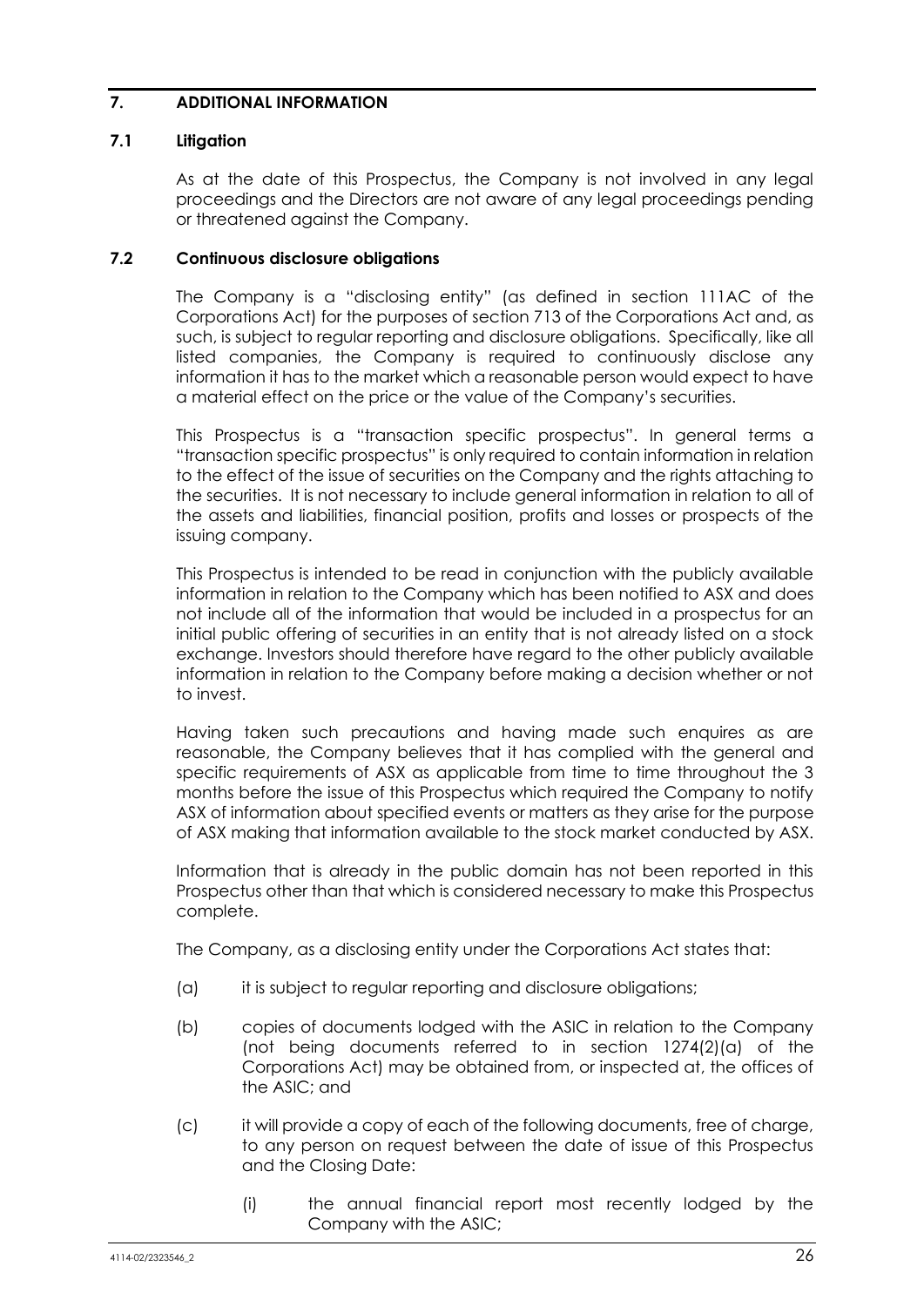- (ii) any half-year financial report lodged by the Company with the ASIC after the lodgement of the annual financial report referred to in (i) and before the lodgement of this Prospectus with the ASIC; and
- (iii) any continuous disclosure documents given by the Company to ASX in accordance with the ASX Listing Rules as referred to in section 674(1) of the Corporations Act after the lodgement of the annual financial report referred to in (i) and before the lodgement of this Prospectus with the ASIC.

Copies of all documents lodged with the ASIC in relation to the Company can be inspected at the registered office of the Company or an ASIC office during normal office hours.

Details of documents lodged with ASX since the date of lodgement of the Company's latest annual financial report and before the lodgement of this Prospectus with the ASIC are set out in the table below**:** 

| <b>Date</b> | <b>Description of Announcement</b>                  |  |
|-------------|-----------------------------------------------------|--|
| 27/11/20    | Proposed issue of Securities - PIL                  |  |
| 27/11/20    | Funding Mandate to support re-quotation application |  |
| 26/11/20    | Appendix 4G and Corporate Governance Statement      |  |
| 26/11/20    | Annual Report to Shareholders                       |  |

ASX maintains files containing publicly available information for all listed companies. The Company's file is available for inspection at ASX during normal office hours.

The announcements are also available through the Company's website at **<https://pepltd.com.au/>**.

#### **7.3 Market price of Shares**

The Company is a disclosing entity for the purposes of the Corporations Act and its Shares are enhanced disclosure securities quoted on ASX.

The highest, lowest and last market sale prices of the Shares on ASX during the three months immediately preceding the date of lodgement of this Prospectus with the ASIC and the most recent dates of those sales were:

| <b>Price</b> |          | <b>Date</b> |  |
|--------------|----------|-------------|--|
| Highest      | \$0.0110 | n/a         |  |
| Lowest       | \$0.0110 | n/a         |  |
| Last1        | \$0.0110 | n/a         |  |

**Notes:**

1. The Company's securities have been in a trading halt since 11 October 2019 and suspended from trading since 11 October 2019.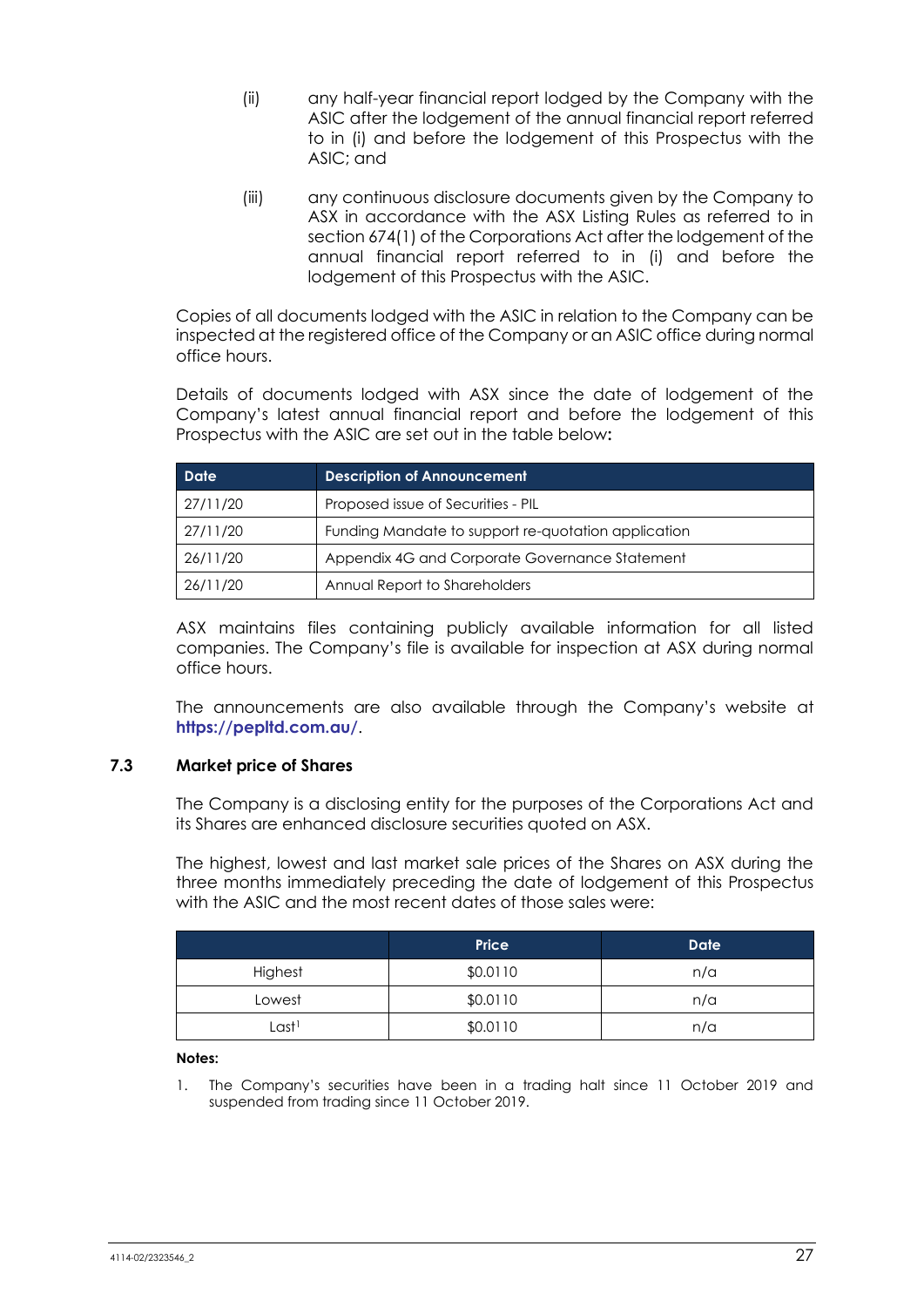#### **7.4 Details of substantial holders**

Based on publicly available information as at 8 December 2020, those persons which (together with their associates) have a relevant interest in 5% or more of the Shares on issue are set out below:

| <b>Shareholder</b>           | <b>Shares</b> | %       |
|------------------------------|---------------|---------|
| Ohka Pty Ltd                 | 107.250.214   | $9.9\%$ |
| Cicak Pty Ltd                | 88,566,309    | 8.2%    |
| Eagle Brilliant Holdings Ltd | 57,247,355    | 5.3%    |

In the event all Entitlements are accepted there will be no change to the substantial holders on completion of the Offers.

#### **7.5 Directors' Interests**

Other than as set out below or elsewhere in this Prospectus, no Director nor any firm in which such a Director is a partner, has or had within 2 years before the lodgement of this Prospectus with the ASIC, any interest in:

- (a) the formation or promotion of the Company;
- (b) property acquired or proposed to be acquired by the Company in connection with its formation or promotion or the Offers pursuant to this Prospectus; or
- (c) the Offers,

and no amounts have been paid or agreed to be paid (in cash or Shares or otherwise) to any Director or to any firm in which any such Director is a partner or director, either to induce them to become, or to qualify them as, a Director or otherwise for services rendered by them or by the firm in connection with the formation or promotion of the Company or the Offers.

#### *Security holdings*

The relevant interest of each of the Directors in the securities of the Company as at the date of this Prospectus is set out in the table below.

| <b>Director</b>  | <b>Shares</b> |
|------------------|---------------|
| Christopher Kain | 110,325,3221  |
| Anthony Kain     | 96,077,777    |
| Matthew Cahill   | 6,437,7683    |

#### **Notes:**

- 1. Comprising of 107,250,214 Shares held by Ohka Pty Ltd of which Mr C Kain is a sole director and shareholder, 500,001 Shares held by Fich Pty Ltd (as trustee for The Kain Super Fund) of which Mr C Kain is a sole director and controller, and 2,575,107 Shares held directly by Mr C Kain personally.
- 2. Comprising of 88,566,309 Shares held by Cicak Pty Ltd (as trustee for the Creative Technology Trust) of which Mr A Kain is a sole director and shareholder, 4,936,361 shares held by Rancher Investments Pty Ltd (as trustee for the Box 4 Super Fund) of which Mr A Kain is a sole director and shareholder and 2,575,107 Shares held directly by Mr A Kain.
- 3. 6,437,768 Shares held by Digital Domain Consulting Pty Ltd, an entity controlled by Mr Cahill.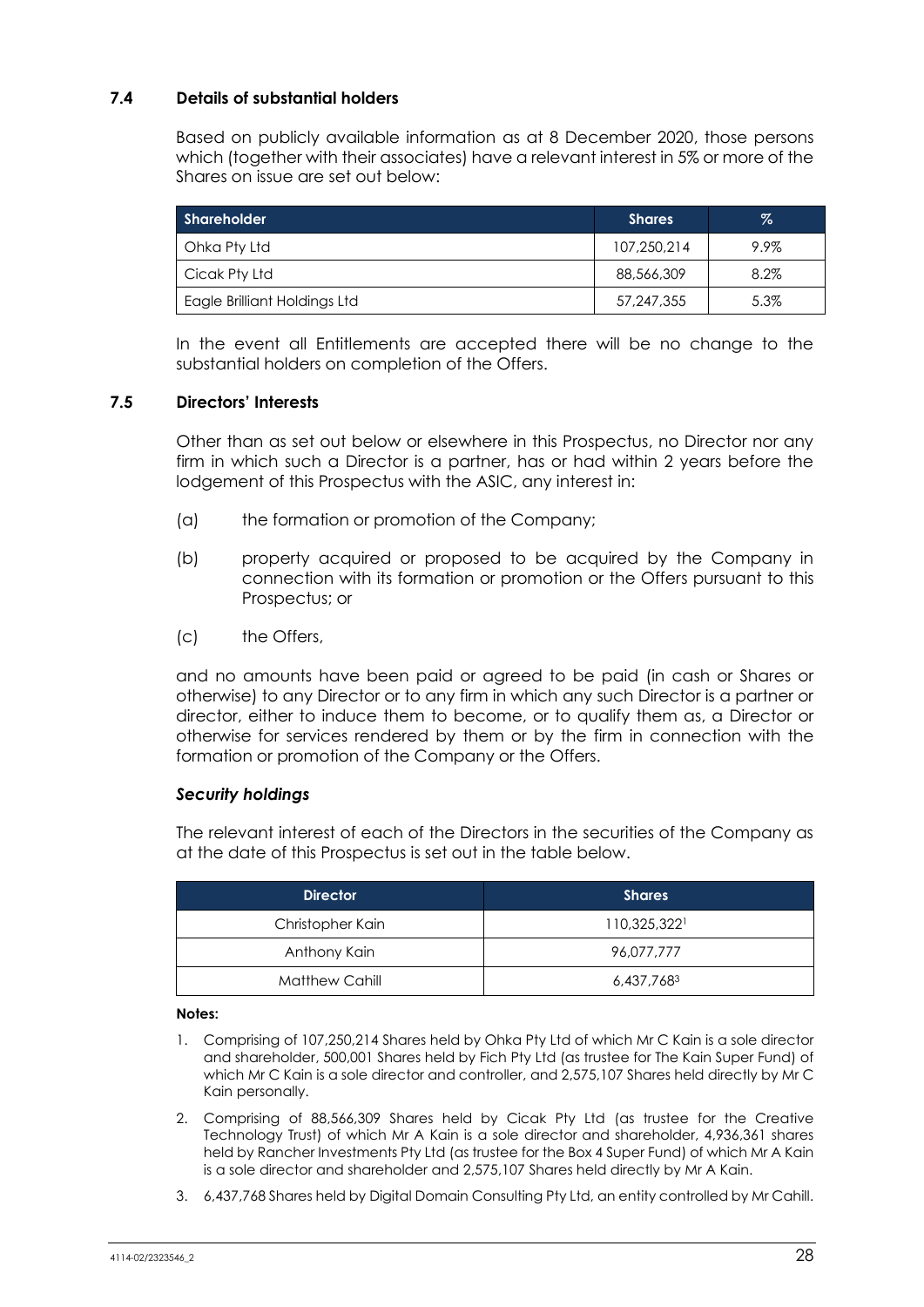#### *Remuneration*

The remuneration of an executive Director is decided by the Board, without the affected executive Director participating in that decision-making process. The total maximum remuneration of non-executive Directors is initially set by the Constitution and subsequent variation is by ordinary resolution of Shareholders in general meeting in accordance with the Constitution, the Corporations Act and the ASX Listing Rules, as applicable. The determination of non-executive Directors' remuneration within that maximum will be made by the Board having regard to the inputs and value to the Company of the respective contributions by each non-executive Director. The current amount has been set at an amount not to exceed \$300,000 per annum.

A Director may be paid fees or other amounts (ie non-cash performance incentives such as Options, subject to any necessary Shareholder approval) as the other Directors determine where a Director performs special duties or otherwise performs services outside the scope of the ordinary duties of a Director. In addition, Directors are also entitled to be paid reasonable travelling, hotel and other expenses incurred by them respectively in or about the performance of their duties as Directors.

The following table shows the total (and proposed) annual remuneration paid to both executive and non-executive directors in each of the past two financial years and the proposed remuneration for the current financial year.

| <b>Director</b>               | <b>Financial year</b><br>ended<br>30 June 2019 | <b>Financial year</b><br>ended<br>30 June 2020 <sup>1</sup> | <b>Proposed Financial</b><br>year ending 30 June<br>20211 |
|-------------------------------|------------------------------------------------|-------------------------------------------------------------|-----------------------------------------------------------|
| Christopher Kain <sup>2</sup> | \$303,665                                      | \$303,639                                                   | \$305,317                                                 |
| Anthony Kain <sup>3</sup>     | \$229,181                                      | \$229,162                                                   | \$230,428                                                 |
| Matthew Cahill <sup>4</sup>   | \$52,606                                       | \$36,299                                                    | \$34,564                                                  |

#### **Notes:**

- 1. Consisting cash salary and fees, non-monetary benefits (being directors and officers' insurance) and post employment benefits.
- 2. 2019 Consisting of \$265,000 in cash salary and fees, \$13,490 non-monetary benefits (being directors and officers' insurance), \$25,175 post employment benefits. 2020 – Consisting of \$265,000 in cash salary and fees, \$13,464 non-monetary benefits (being directors and officers' insurance), \$25,175 post employment benefits. 2021 – Consisting of \$265,000 in cash salary and fees, \$15,142 non-monetary benefits (being directors and officers' insurance), \$25,175 post employment benefits.
- 3. 2019 Consisting of \$200,000 in cash salary and fees, \$10,181 non-monetary benefits (being directors and officers' insurance), \$19,000 post employment benefits. 2020 – Consisting of \$200,000 in cash salary and fees, \$10,162 non-monetary benefits (being directors and officers' insurance), \$19,000 post employment benefits. 2021 – Consisting of \$200,000 in cash salary and fees, \$11,428 non-monetary benefits (being directors and officers' insurance), \$19,000 post employment benefits.
- 4. 2019 Consisting of \$47,419 in cash salary and fees, \$2,337 non-monetary benefits (being directors and officers' insurance), \$2,850 post employment benefits. 2020 – Consisting of \$31,839 in cash salary and fees, \$1,610 non-monetary benefits (being directors and officers' insurance), \$2,850 post employment benefits. 2021 – Consisting of \$30,000 in cash salary and fees, \$1,714 non-monetary benefits (being directors and officers' insurance), \$2,850 post employment benefits.

#### **7.6 Interests of experts and advisers**

Other than as set out below or elsewhere in this Prospectus, no: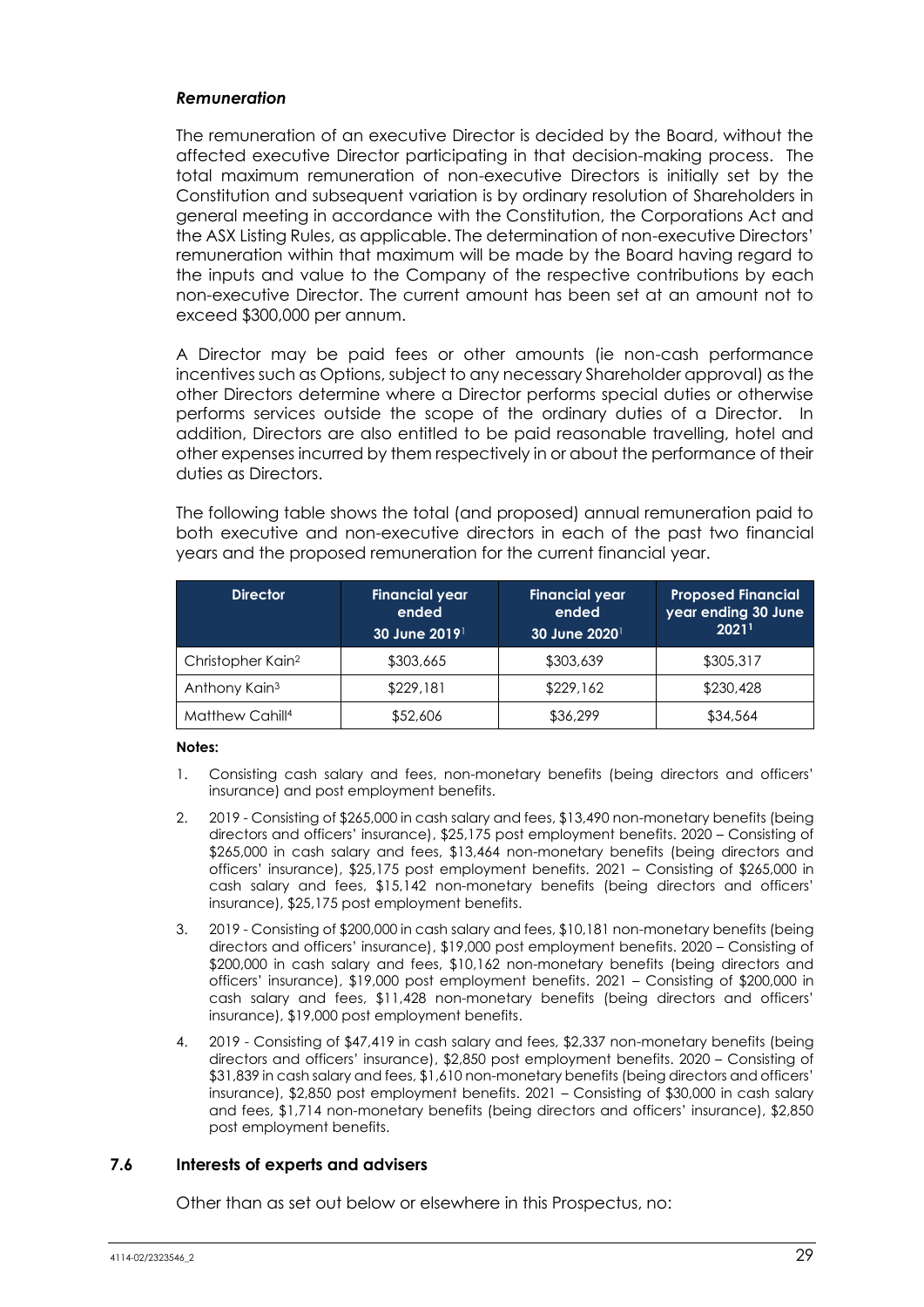- (a) person named in this Prospectus as performing a function in a professional, advisory or other capacity in connection with the preparation or distribution of this Prospectus;
- (b) promoter of the Company; or
- (c) underwriter (but not a sub-underwriter) to the issue or a financial services licensee named in this Prospectus as a financial services licensee involved in the issue,

holds, or has held within the 2 years preceding lodgement of this Prospectus with the ASIC, any interest in:

- (d) the formation or promotion of the Company;
- (e) any property acquired or proposed to be acquired by the Company in connection with:
	- (i) its formation or promotion; or
	- (ii) the Offer; or
- (f) the Offer,

and no amounts have been paid or agreed to be paid and no benefits have been given or agreed to be given to any of these persons for services provided in connection with:

- (g) the formation or promotion of the Company; or
- (h) the Offer.

Steinepreis Paganin has acted as solicitors to the Company in relation to the Offer. The Company estimates it will pay Steinepreis Paganin \$5,000 (excluding GST and disbursements) for these services. During the 24 months preceding lodgement of this Prospectus with the ASIC, Steinepreis Paganin has been paid fees totalling \$36,287.52 (excluding GST and disbursements) for legal services provided to the Company.

#### **7.7 Consents**

Chapter 6D of the Corporations Act imposes a liability regime on the Company (as the offeror of the Securities), the Directors, the persons named in the Prospectus with their consent as proposed Directors, any underwriters, persons named in the Prospectus with their consent having made a statement in the Prospectus and persons involved in a contravention in relation to the Prospectus, with regard to misleading and deceptive statements made in the Prospectus, Although the Company bears primary responsibility for the Prospectus, the other parties involved in the preparation of the Prospectus can also be responsible for certain statements made in it.

Each of the parties referred to in this Section:

- (a) does not make, or purport to make, any statement in this Prospectus other than those referred to in this Section; and
- (b) in light of the above, only to the maximum extent permitted by law, expressly disclaims and takes no responsibility for any part of this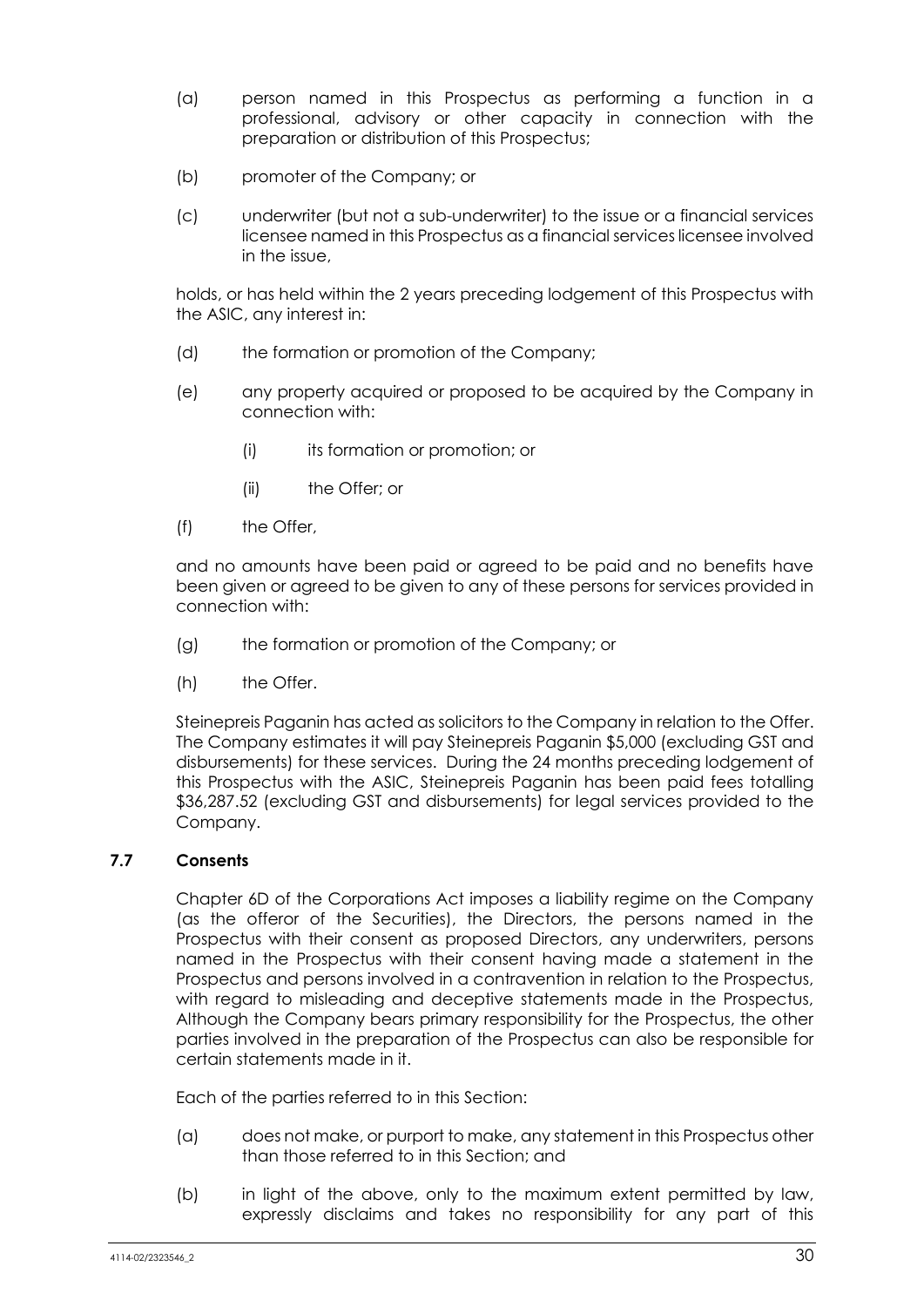Prospectus other than a reference to its name and a statement included in this Prospectus with the consent of that party as specified in this Section.

Steinepreis Paganin has given its written consent to being named as the solicitors to the Company in this Prospectus. Steinepreis Paganin has not withdrawn its consent prior to the lodgement of this Prospectus with the ASIC.

#### **7.8 Estimated expenses of Offer**

The total expenses of the Offers are estimated to be approximately \$19,058 as follows:

| <b>Expense</b>                             | (5)    |
|--------------------------------------------|--------|
| <b>ASIC Fees</b>                           | 3,206  |
| ASX Fees                                   | 8,852  |
| <b>Legal Fees</b>                          | 5,000  |
| Miscellaneous, printing and other expenses | 2,000  |
| <b>Total</b>                               | 19,058 |

#### **7.9 Electronic Prospectus**

ASIC has exempted compliance with certain provisions of the Corporations Act to allow distribution of an electronic prospectus and electronic application form on the basis of a paper prospectus lodged with the ASIC, and the publication of notices referring to an electronic prospectus or electronic application form, subject to compliance with certain conditions.

If you have received this Prospectus as an electronic Prospectus, please ensure that you have received the entire Prospectus accompanied by the Application Form. If you have not, please phone the Company on + 61 8 6255 5504 and the Company will send you, for free, either a hard copy or a further electronic copy of the Prospectus, or both.

The Company reserves the right not to accept an Application Form from a person if it has reason to believe that when that person was given access to the electronic Application Form, it was not provided together with the electronic Prospectus and any relevant supplementary or Prospectus or any of those documents were incomplete or altered.

#### **7.10 Clearing House Electronic Sub-Register System (CHESS) and Issuer Sponsorship**

The Company will not be issuing Share certificates. The Company is a participant in CHESS, for those investors who have, or wish to have, a sponsoring stockbroker. Investors who do not wish to participate through CHESS will be issuer sponsored by the Company. Because the sub-registers are electronic, ownership of securities can be transferred without having to rely upon paper documentation.

Electronic registers mean that the Company will not be issuing certificates to investors. Instead, investors will be provided with a statement (similar to a bank account statement) that sets out the number of Shares issued to them under this Prospectus. The notice will also advise holders of their Holder Identification Number or Security Holder Reference Number and explain, for future reference, the sale and purchase procedures under CHESS and issuer sponsorship.

Further monthly statements will be provided to holders if there have been any changes in their security holding in the Company during the preceding month.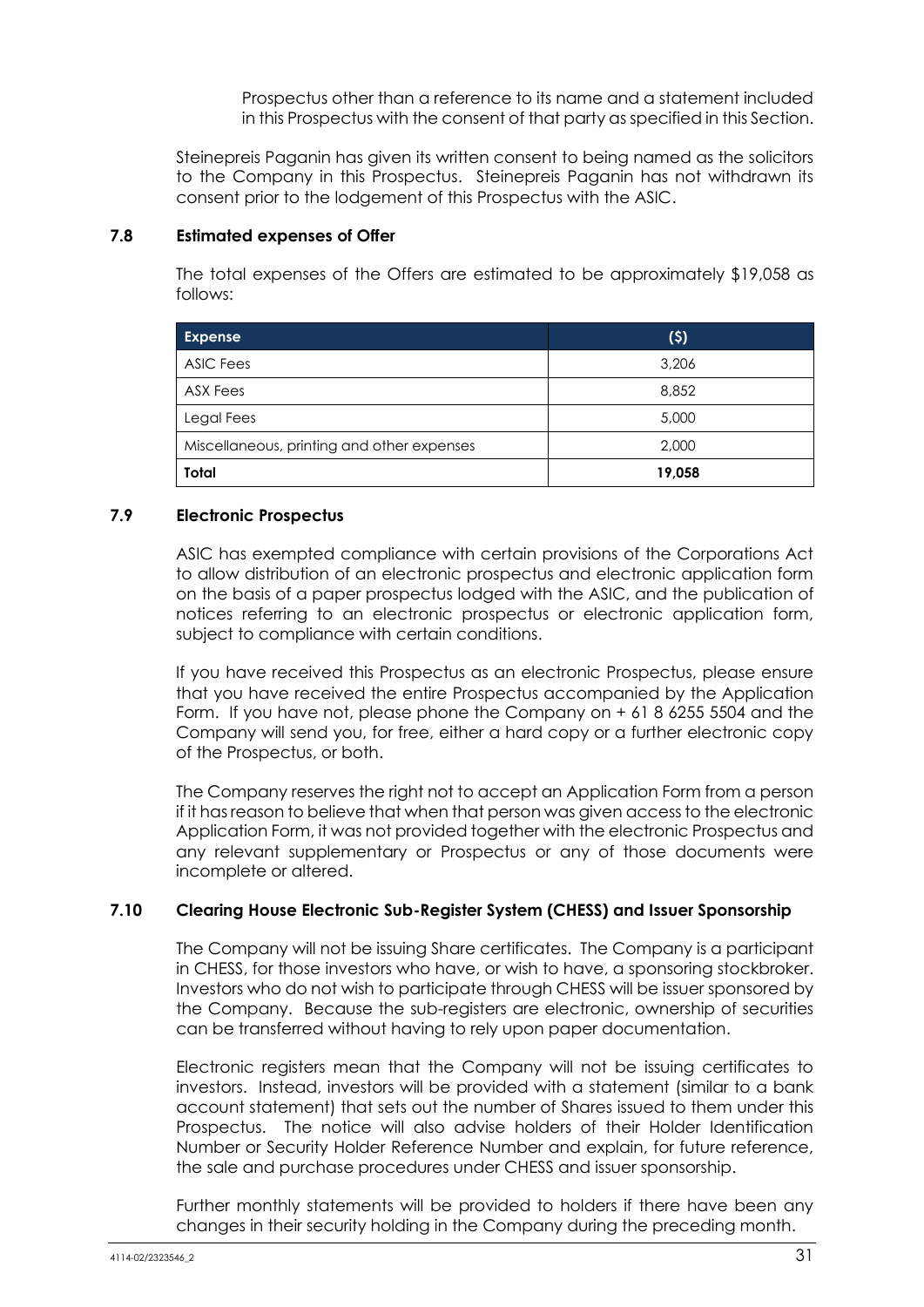## **7.11 Privacy Act**

If you complete an application for Shares, you will be providing personal information to the Company. The Company collects, holds and will use that information to assess your application, service your needs as a Shareholder, facilitate distribution payments and corporate communications to you as a Shareholder and carry out administration.

The information may also be used from time to time and disclosed to persons inspecting the register, bidders for your securities in the context of takeovers, regulatory bodies, including the Australian Taxation Office, authorised securities brokers, print service providers, mail houses and the Company's Share Registry.

You can access, correct and update the personal information that we hold about you. Please contact the Company if you wish to do so at the relevant contact numbers set out in this Prospectus.

Collection, maintenance and disclosure of certain personal information is governed by legislation including the *Privacy Act* 1988 (Cth) (as amended), the Corporations Act and certain rules such as the ASX Settlement Operating Rules. You should note that if you do not provide the information required on the application for Shares, the Company may not be able to accept or process your application.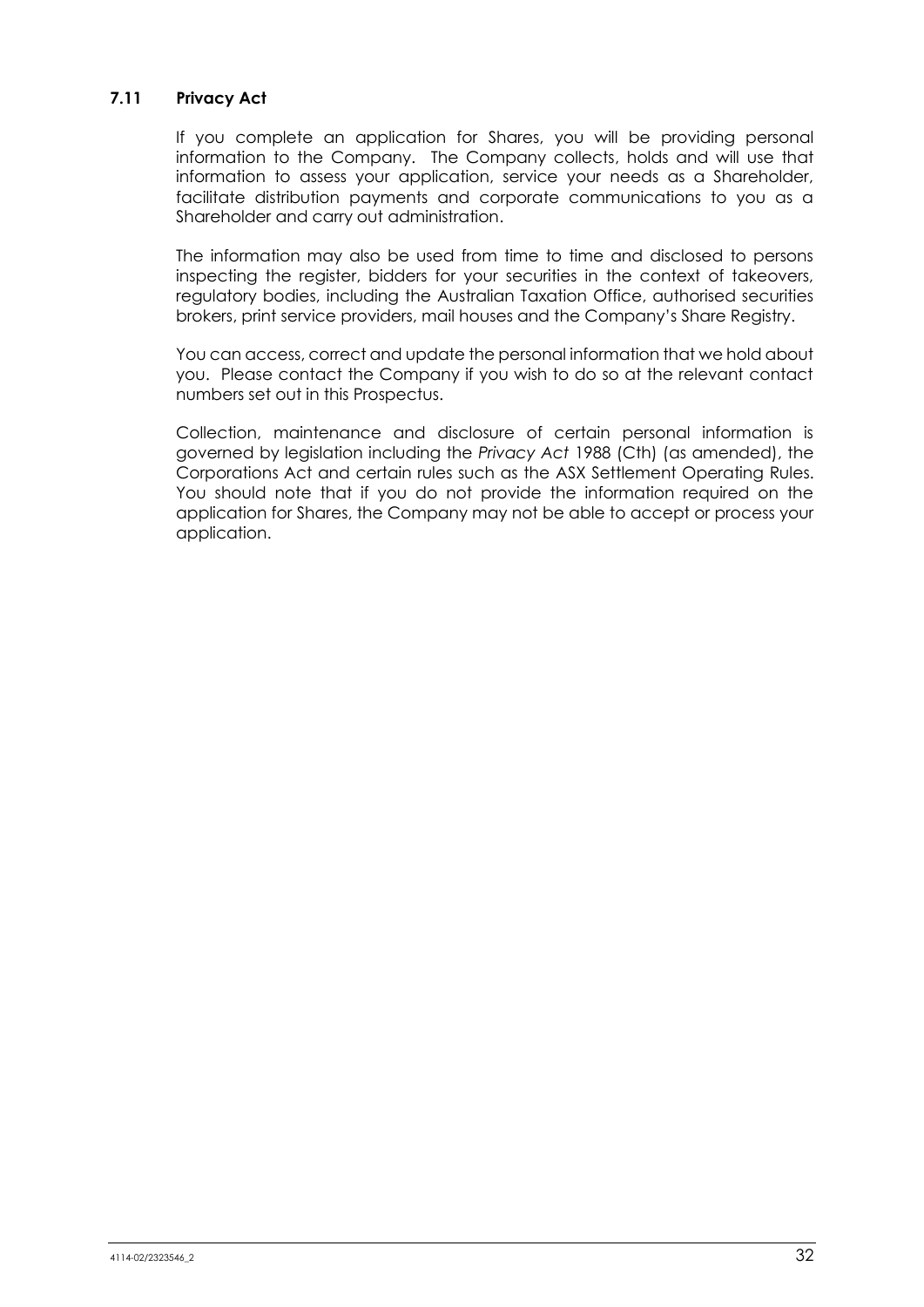## **8. DIRECTORS' AUTHORISATION**

This Prospectus is issued by the Company and its issue has been authorised by a resolution of the Directors.

In accordance with section 720 of the Corporations Act, each Director has consented to the lodgement of this Prospectus with the ASIC.

**Anthony Kain Chairman For and on behalf of Peppermint Innovation Limited**

\_\_\_\_\_\_\_\_\_\_\_\_\_\_\_\_\_\_\_\_\_\_\_\_\_\_\_\_\_\_\_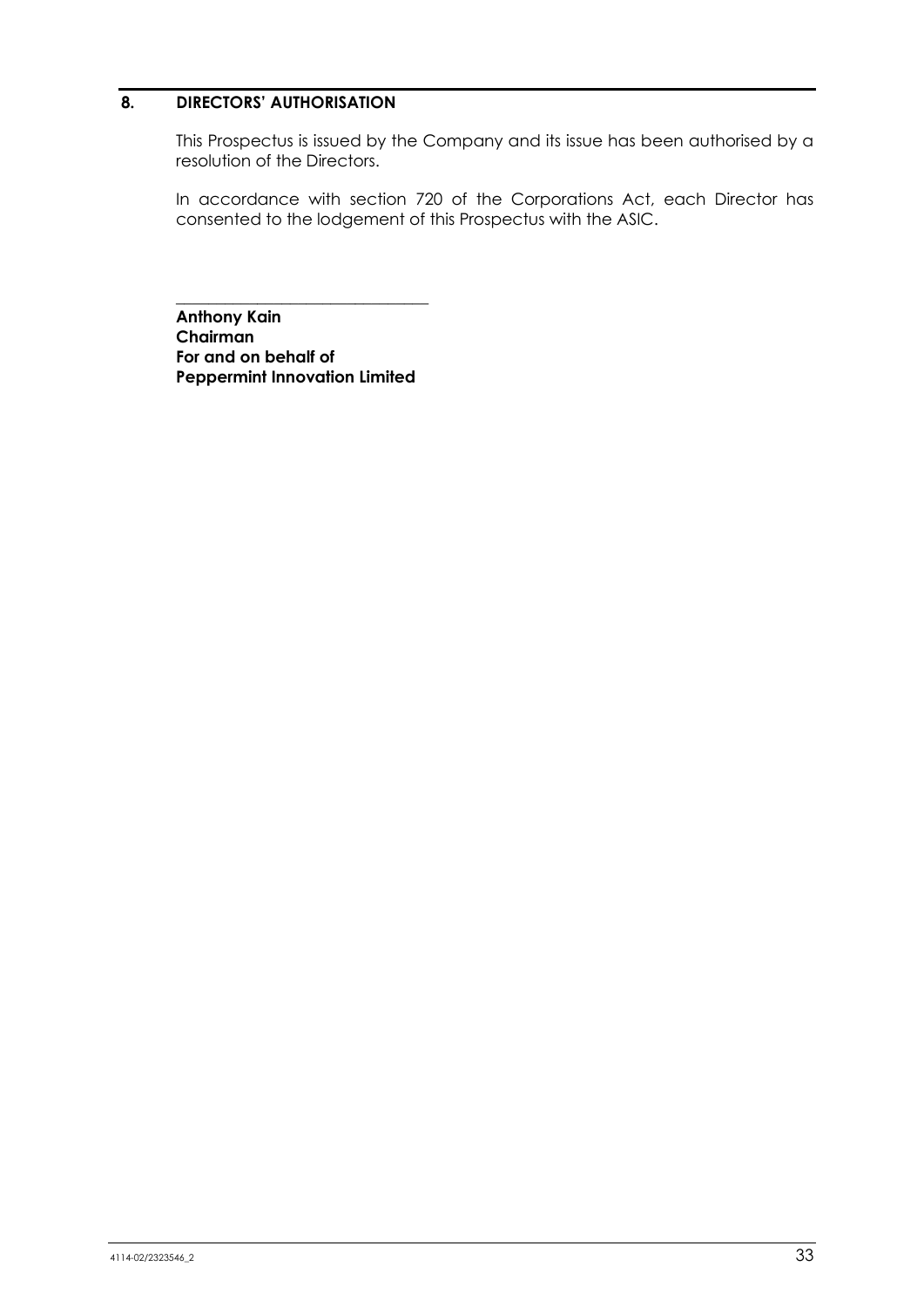## **9. DEFINITIONS**

**\$** or **A\$** means Australian dollars.

**Applicant** means an investor who applies for Shares pursuant to the Offer.

**Application Form** means an application form either attached to or accompanying this Prospectus.

**ASIC** means the Australian Securities and Investments Commission.

**ASX** means ASX Limited (ACN 008 624 691) or the financial market operated by it, as the context requires.

**ASX Listing Rules** means the listing rules of the ASX.

**ASX Settlement Operating Rules** means the settlement rules of the securities clearing house which operates CHESS.

**Board** means the board of Directors unless the context indicates otherwise.

**Broker Offer** means the offer of the Broker Options to CPS Capital, as detailed in Section 3.3.

**Business Day** means Monday to Friday inclusive, except New Year's Day, Good Friday, Easter Monday, Christmas Day, Boxing Day and any other day that ASX declares is not a business day.

**Closing Date** means the date specified in the timetable in Section [2.1](#page-3-0) of this Prospectus (unless extended or brought forward).

**Company** means Peppermint Innovation Limited (ACN 125 931 964).

**Constitution** means the constitution of the Company as at the date of this Prospectus.

**Corporations Act** means the *Corporations Act 2001* (Cth).

**CPS Capital** means CPS Capital Pty Ltd (ACN 088 055 636).

**Directors** means the directors of the Company as at the date of this Prospectus.

**General Meeting** means the general meeting of shareholders of the Company (at which approval for the Offers will be sought) to be held on or about 15 January 2021.

**New Options** means the options to acquire Shares offered under the Options Offer in this Prospectus.

**Offers** means the Placement Offer, the Options Offer and the Broker Offer, considered together.

**Options Offer** means the offer of New Options to participants in the August Placement, as detailed in Section [3.2.](#page-6-1)

**Official Quotation** means official quotation on ASX.

**Opening Date** means the opening date of the Offer as specified in the timetable set out in Section [2.1](#page-3-0) of this Prospectus (unless varied).

**Option** means an option to acquire a Share.

**Options Application Form** means an application form for the Options Offer or the Broker Offer, either attached to or accompanying this Prospectus.